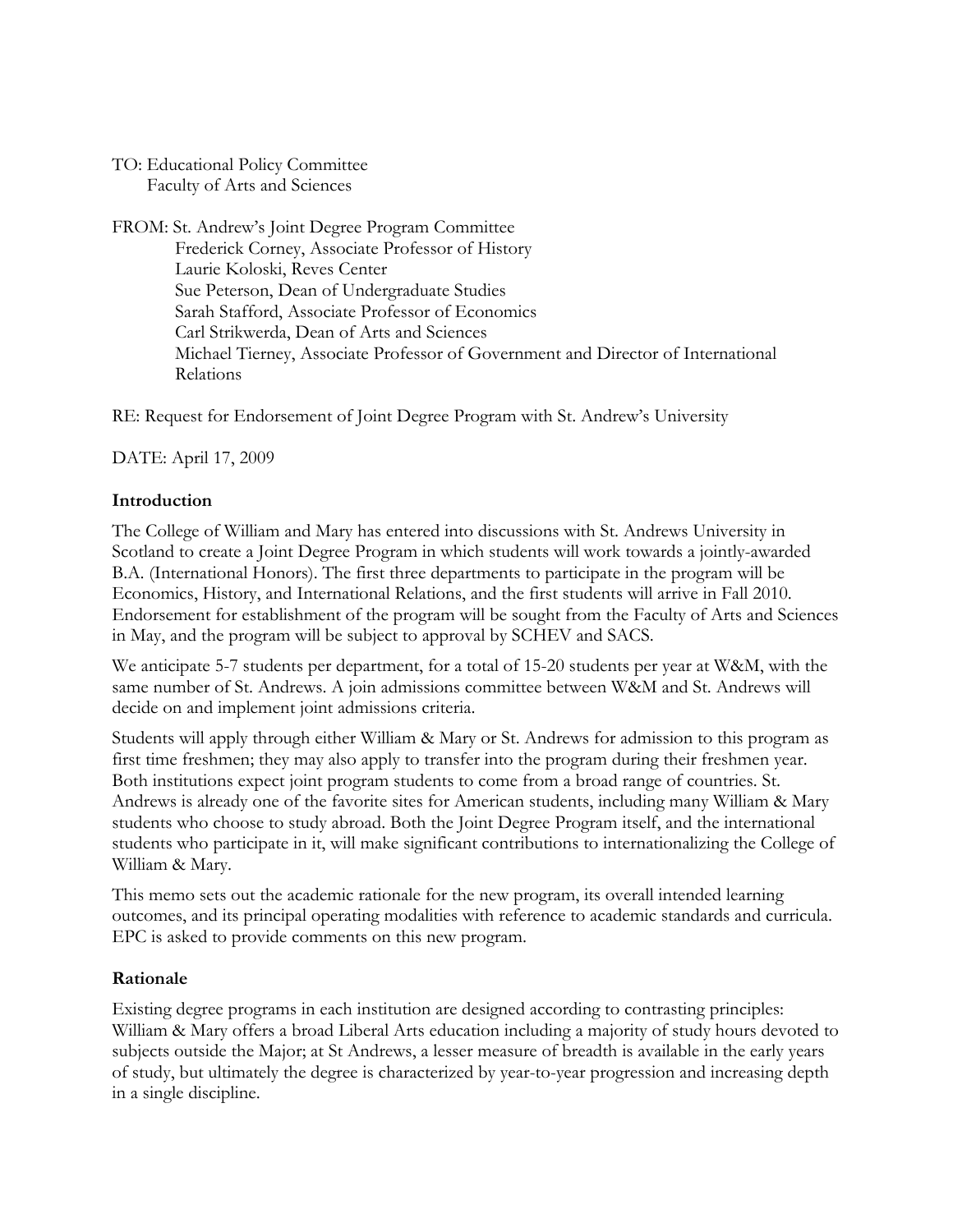The purpose of the new degrees is to meld the best of aspects of two academic traditions, while offering to students a greater range of academic choices and the opportunity to acquire direct knowledge of two distinct intellectual and national cultures.

The aim of each curriculum will be to offer more breadth than a traditional St Andrews degree as well as more specialization than is usual at William & Mary. This combination will offer students a unique education whose excellence will be easily recognized by employers and graduate programs all over the world.

In addition to the breadth/depth synergy, participating departments and programs have identified significant complementarities with St. Andrews. By effectively pooling faculty and courses in Economics, International Relations, and History, the two institutions can offer students a broad range of new academic options unavailable on traditional programs. This approach has much to attract ambitious and focused students, who will be able to opt for breadth and specialization according to their developing intellectual interests and scholarship skills.

Although the program and the BA (International Honors) degree award itself will be new and separate from existing ones, the program will be constructed almost entirely from existing courses at both institutions. There will be no need to create or revise courses especially for this program.

## **Program overview**

Students in the new Joint Degree Program will follow a course of study which will meet the general education goals set out by the College of William & Mary in our 1993 curricular statement. Working with faculty at St Andrews, W&M faculty in Economics, History, and IR have devised joint degrees that add topical and methodological depth and variety to either of the existing programs. In addition, by immersion in a different culture, being surrounded by students from may other countries, and through instruction by an international group of faculty, students will have a uniquely broadening intellectual experience.

These will be all-Honors programs (i.e. all participating students will write an honors thesis or dissertation, for which joint supervision may be available as appropriate), and students will not have the option of a double major or minor.

Students will spend one of years 1 and 2 in each institution, and one of years 3 and 4. A student may start in either institution, and mobility patterns may vary depending on a student's academic interests. For a student starting in W&M, the two possibilities are thus:

| Year 1: W&M        | OR) | Year 1: W&M        |
|--------------------|-----|--------------------|
| Year 2: St Andrews |     | Year 2: St Andrews |
| Year 3: St Andrews |     | Year 3: W&M        |
| Year 4: W&M        |     | Year 4: St Andrews |

Corresponding mobility paths exist for a student starting at St. Andrews.

In addition to subject-specific and broad learning objectives, the new program will encourage the following qualities:

An ability to adapt swiftly and flexibly to a new environment and culture;

An appreciation of the predominant epistemological and methodological traditions for the chosen discipline in the UK and US;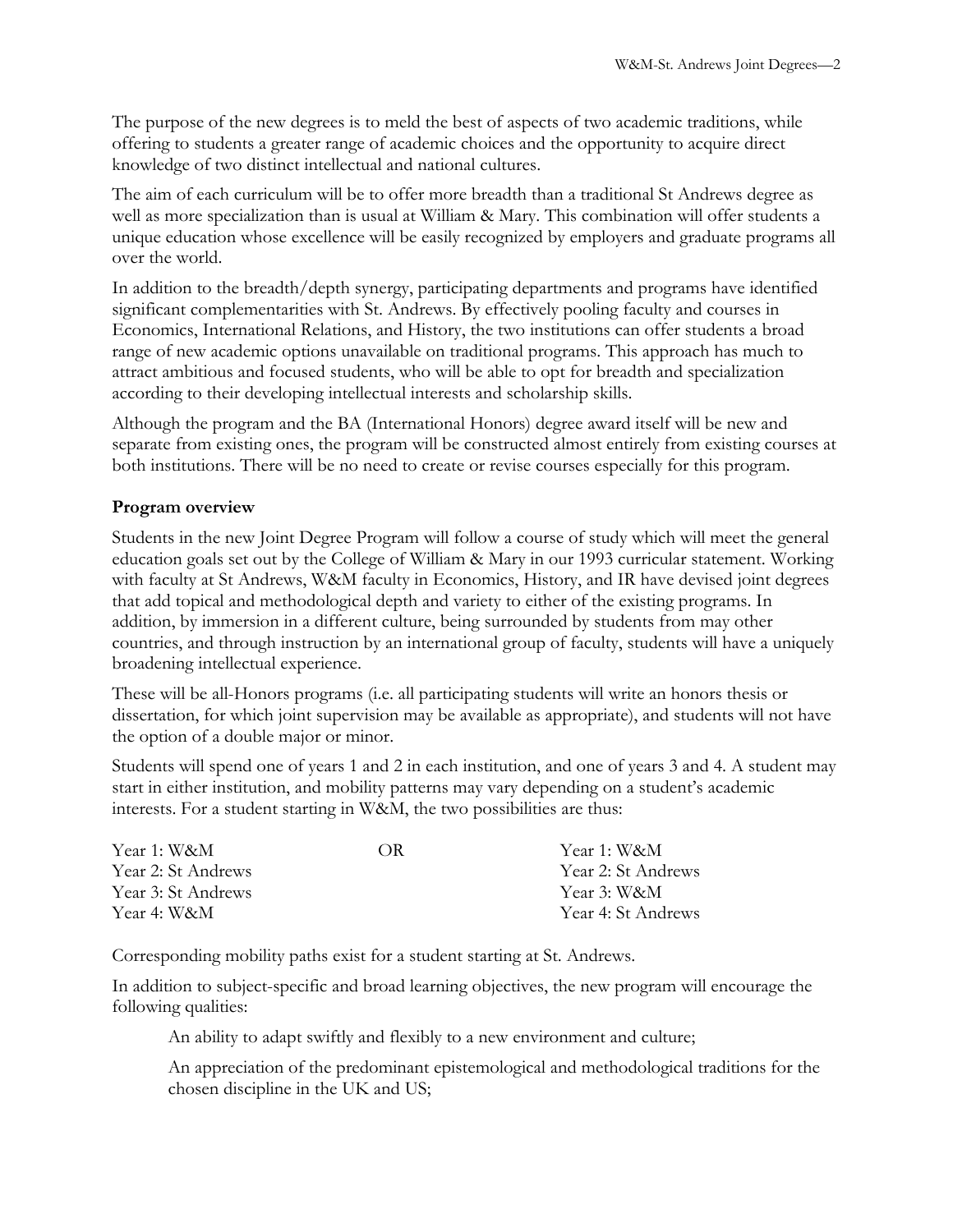Knowledge of American and of Scottish/British societies and cultures.

Students in the Joint Degree Program will gain greater flexibility and cross-cultural expertise than is possible for students in typical degree programs, even where these include study abroad.

The advising process is crucial in ensuring an appropriate academic program, particularly as regards the breadth portfolio to be developed for each student. We will do advising in both group and oneon-one settings, with program faculty and the Assistant Dean for St. Andrews.

Likewise, appropriate administrative support and funding are essential to the program's success. A joint degree working group at W&M, currently comprised of program faculty, A&S administrators, and College administrators (Provost, Reves Center, Registrar, Finance, Enrollment/Admissions, Student Affairs, and Assessment), is collaborating with counterparts in St. Andrews to establish comparable support structures in each institution.

## **General education/breadth requirements**

Because students will receive one degree from both institutions, and with the above intended learning outcomes in mind, both W&M and St. Andrews have agreed to adjust standard degree requirements.

The general education requirements for the Joint Degree Program are built upon the six knowledge objectives, nine skills objectives, and three values objectives that underlie our existing General Education Requirements (GERs). Since students in the joint program will complete breadth requirements through study at both institutions, requirements tied explicitly to a list of W&M courses would not translate effectively across institutions. The breadth requirements below have been designed to be consistent with the philosophy and practices of W&M's GERs while acknowledging the factors that necessitate a flexible approach to both breadth and specialization

Knowledge, skills, and attitude/values objectives below are drawn from the "founding document" behind our current GERs (see Appendix C to the Final Report on the Undergraduate Curriculum prepared by the Curriculum Review Steering Committee of the Faculty of Arts and Sciences, April 15, 1993):

Knowledge objectives:

An understanding of the world of nature;

An understanding of individual and social behavior;

A general historical knowledge of Western civilization;

An acquaintance with a non-Western cultural tradition;

A general knowledge of masterworks, genres and movements in art, music, and literature;

A general knowledge of major philosophical and religious systems.

Skills objectives:

Critical thinking skills;

Verbal skills;

Quantitative skills;

Scientific skills;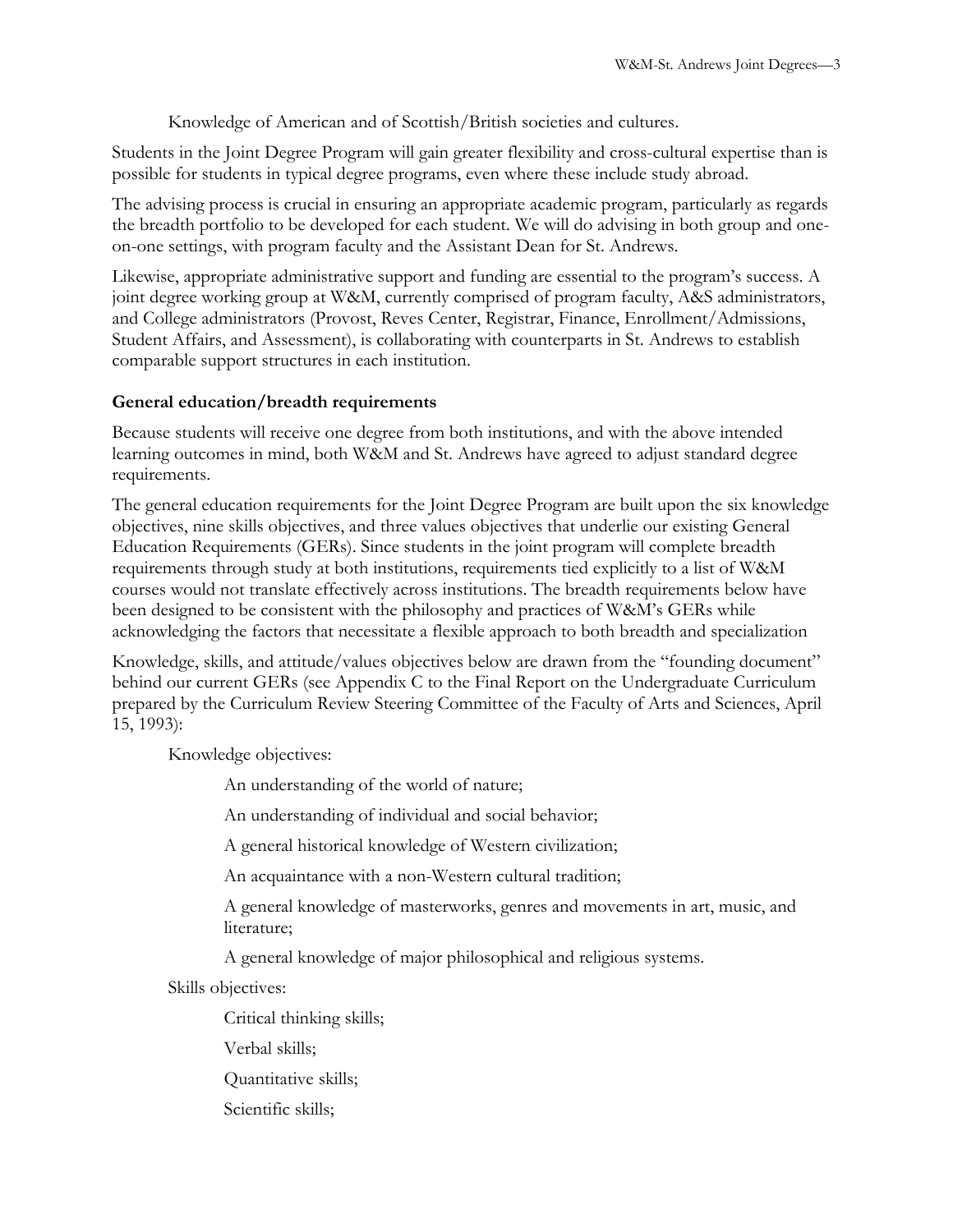Aesthetic skills;

Historical inquiry skills;

Language skills (i.e., proficiency in a foreign language);

Information acquisition skills;

Computer literacy skills.

Values objectives:

Intellectual values;

Social and civic values;

Personal values.

Students will fulfill these objectives through one, or a combination of, the following paths:

1. Successful completion of existing GER-designated courses;

2. Exemptions based on Advanced Placement, International Baccalaureate, or other precollegiate studies that demonstrate completion of one or more knowledge, skill, and/or values objectives. W&M already has in place equivalencies which allow international as well as domestic students to fulfill requirements through pre-collegiate and international study, and St. Andrews will acknowledge these exemptions with regard to breadth requirements. (Students will not receive credit toward the joint degree from AP, IB, or other pre-collegiate studies.)

3. Automatic fulfillment of certain objectives in each of the joint programs. For example, all students in the economics program will take courses in statistics and econometrics, which require both computer literacy and quantitative skills. In addition, the first-year sequence of required micro and macro economics courses will provide an understanding of individual and social behavior. The program's first- and second-year one-credit interdisciplinary seminars and explicitly cross-cultural nature will also facilitate fulfillment of the values objectives.

4. Alternative courses, as agreed upon by the student, faculty advisor, Assistant Dean for St. Andrews, and oversight committees at W&M and St. Andrews.

Students will work with advisors and the Assistant Dean to prepare and periodically review a "breadth portfolio," which will identify courses to be taken to meet the objectives listed above and track student progress over time. This approach has the added advantage of encouraging students to be actively engaged in the breadth component of their program rather than taking a "checklist approach." Advising done by the Assistant Dean and program faculty will ensure that students have a fruitful balance of breadth across the knowledge, skill, and values objectives to balance the specialization in the majors.

In addition to the knowledge, skills, and attitude/values objectives listed above, students in the joint program will also meet all required proficiencies. These include:

1. Foreign language competency equivalent to 202 or higher;

2. A lower division writing component, to be fulfilled by a one-credit interdisciplinary and cross major course designed specifically for the Joint Degree Program students, which will span the first four semesters (two years);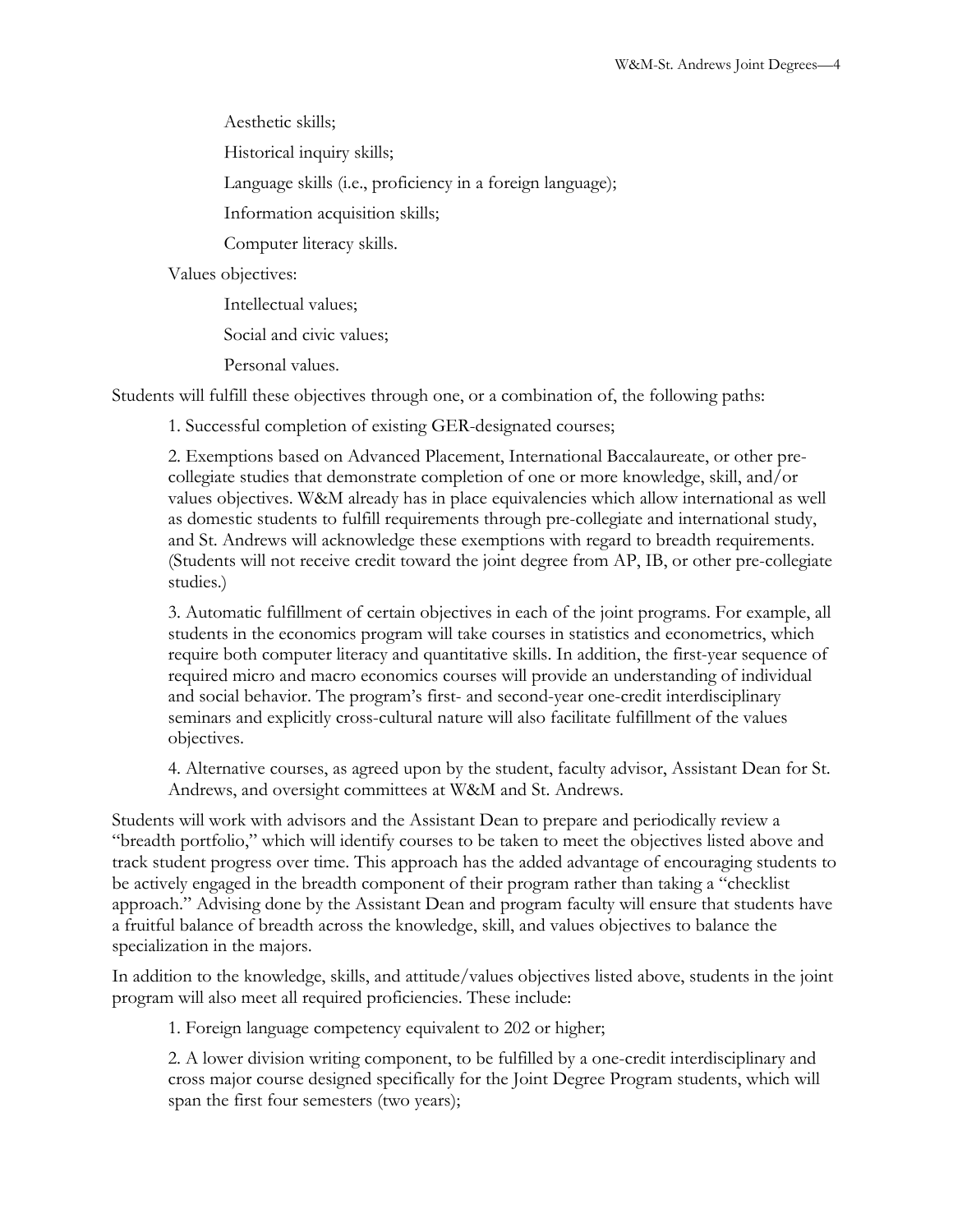3. A major writing requirement, to be fulfilled by the required honors thesis/dissertation;

4. A digital literacy component, to be fulfilled by the DIL exam or its equivalent;

5. A major computing requirement, to be fulfilled with an upper-division course in each field/program;

6. A freshman seminar, to be fulfilled by a W&M freshman seminar or the St. Andrews equivalent.

### **Program curricula and progression**

Attached please find proposed curricula for the joint degree programs in Economics, History, and International Relations. Also attached are grids showing breadth requirements specific to each program.

At the end of the second year, students' progress in the program will be evaluated. Only students who meet the continuation standards will be able to continue. We envision that these standards will be similar to St. Andrew's current honors continuation standards and will be based on the student's average performance in their economics courses. The standards are designed to identify students that will be unable to successfully complete the final two years of the program. The Head of School/Department Chair at the institution where the student studies in the second year will make the initial determination with respect to continuation.

Students who do not meet the continuation requirements or pass the required number of credits according to each institution's regulations will not be permitted to continue with the program. In addition, a student may wish to exit from the program for personal or other academic reasons. Any student who exits the Joint Degree Program may transfer to a standard Degree Program in either institution provided s/he meets the relevant requirements for continuance. Because W&M and St. Andrews courses and standards are similar, students will be able to leave the Joint Degree and enter a standard program in either institution with relatively little difficulty during the first two years of study. Exit from the program after 3rd year for transfer into the W&M standard degree should not be problematic, as students will be in a position to pick up enough subjects in order to fulfill W&M requirements. Exit after 3rd year for transfer to an honors program in St Andrews will be more difficult, but the possibility exists either to extend the period of study in order to make up missing credits, or to transfer to a St. Andrews General Degree program. Students will need to be aware of these factors during the advising process.

### **Other Academic Benefits**

Besides the unique benefits to students on the program, the Joint Degree Program will provide opportunities for cross-fertilization of ideas among faculty from both institutions, enriching research opportunities and pedagogical approaches on both sides. Reciprocal visits by faculty, trans-Atlantic symposia, team teaching, collaborative research projects, and joint funding applications are all strong possibilities. For universities attempting to carve out distinctive programs in order to attract talented students, quality faculty, and potential donors, this will be an exemplary project.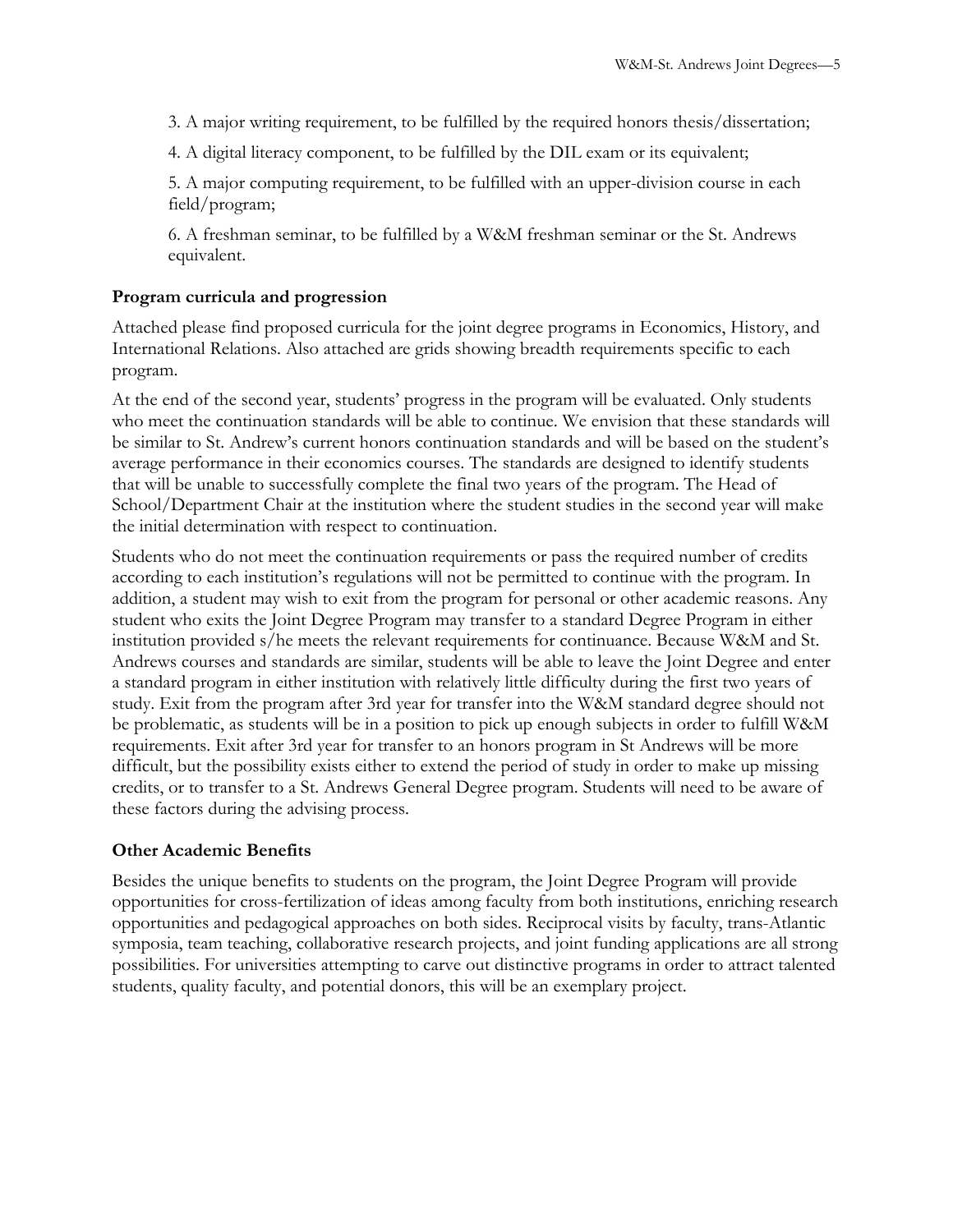### **W&M-St. Andrews Joint Degree in Economics: Proposed Curriculum Approved by the Department of Economics, October 23, 2008**  Drafted by Sarah Stafford, Associate Professor of Economics

This document details the proposal developed by David Ulph (St. Andrews Economics Head of School), Peter McMillan (St. Andrews Economics Director of Teaching), and myself during summer and fall 2008. We believe that it is true to St. Andrews' commitment to a rigorous, indepth program in Economics as well as William and Mary's commitment to a broad, liberal undergraduate program. It also recognizes that a successful joint program will not be able to and probably should not try to completely replicate either individual institution's economics program in whole. Rather we have tried to stay true to the spirit of both institutions' commitments in crafting this program.

In developing this program we were guided by a number of issues. First, we wanted to ensure that graduates from this program would have a degree that would allow them to enter graduate school or obtain employment in both the US and the UK. Second, we wanted to provide a reasonable exit path from the program for students that decide that they do not want to continue in the joint program. Third, we wanted to allow students in the program a reasonable degree of flexibility in determining where they begin and where they end their course of study.

As shown in the table on the next page, we have developed a program that requires all students to spend one of their first two years at each institution, as well as one of their final two years at each institution. Other than that, there are no restrictions on where students study in a particular year, creating four possible paths. While each path differs slightly from the others in the exact courses a student will take, we feel strongly that the four paths provide a comparable program. The level of variation across these paths is not very different from the level of variation there is across cohorts in the current W&M or St. A. programs based on changes in course offerings and the staffing of various courses.

Each year in the program students take micro and macro courses and beginning in the second year, quantitative courses, that progress in the level of rigor and content throughout the four years. (This is also a hallmark of the St. A. economics degree, but is not part of the W&M economics degree, as W&M students do not have to take all three components in each year, nor are they required to steadily progress in rigor.) While the exact content of these components differs depending on whether the student is at W&M or St. A., the level and weight (or amount) of each component is roughly similar. In the fourth year, all students will have a capstone research experience. This will either be an individual research project (similar to a W&M honors project or a St. A. dissertation) or a group research project. Note that the group research project option at W&M is the only course that is not currently offered. Thus offering the joint program will require primarily administrative (rather than instructional) resources.

During the first two years, all students will be enrolled in a Joint Program Seminar, which will include visiting lectures, discussions of cross-cultural issues, etc. One purpose of the seminar is to create a sense of community within the cohort of joint program students.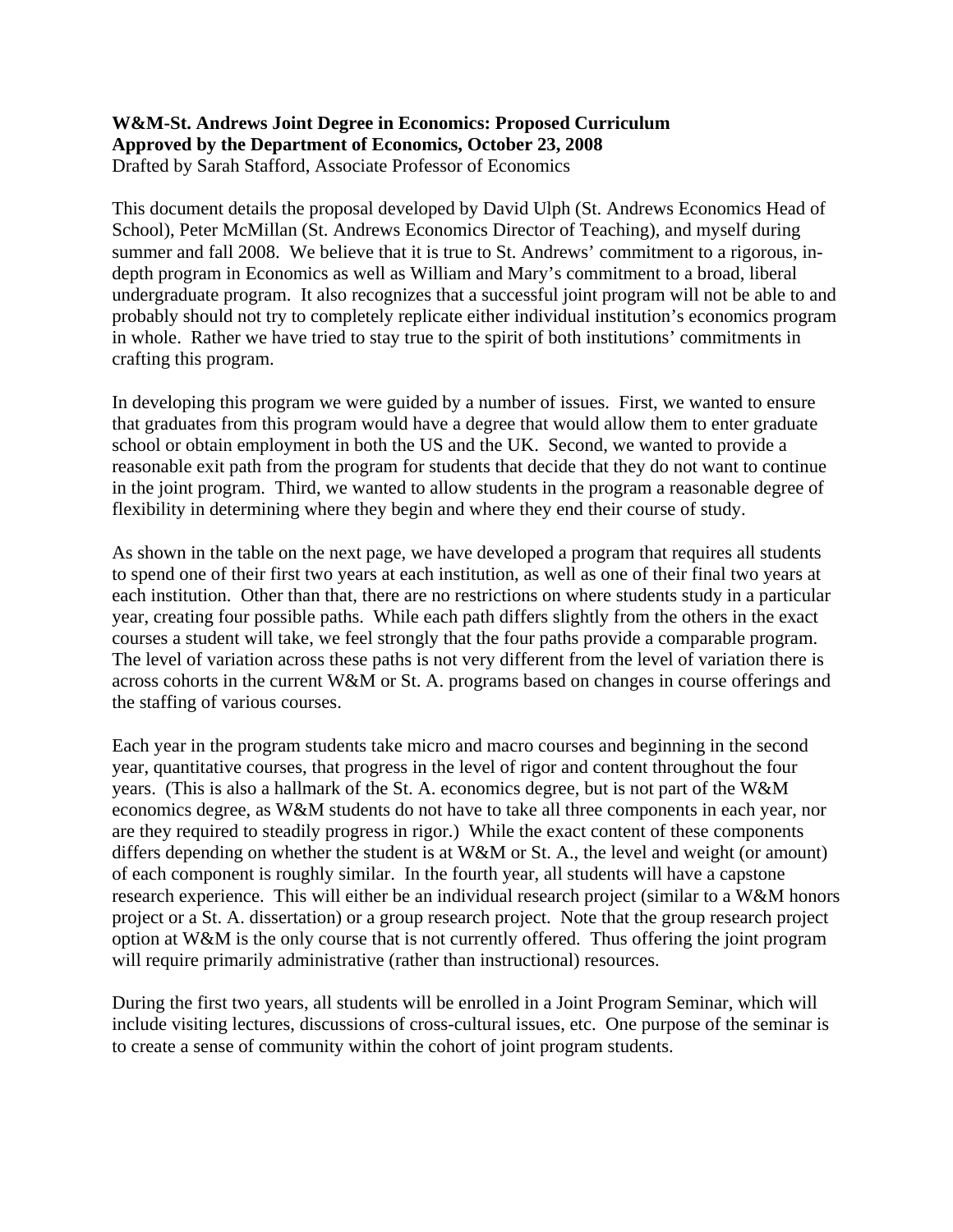| Year           | <b>Possible Paths</b>     |                              |                              |                           |
|----------------|---------------------------|------------------------------|------------------------------|---------------------------|
| 1              | W&M:                      | $St. A.$ :                   | W&M:                         | $St. A.$ :                |
|                | Intro Micro               | <b>Intro Micro</b>           | Intro Micro                  | Intro Micro               |
|                | <b>Intro Macro</b>        | <b>Intro Macro</b>           | <b>Intro Macro</b>           | <b>Intro Macro</b>        |
|                | 8 outside classes         | 80 credits outside           | 8 outside classes            | 80 credits outside        |
|                | Joint Program             | Joint Program                | Joint Program                | Joint Program             |
|                | Seminar                   | Seminar                      | Seminar                      | Seminar                   |
|                | 20% Econ:80% Other        | 33% Econ:67% Other           | 20% Econ:80% Other           | 33% Econ:67% Other        |
| $\overline{2}$ | $St. A.$ :                | W&M:                         | $St. A.$ :                   | W&M:                      |
|                | <b>Intermediate Micro</b> | <b>Intermediate Micro</b>    | <b>Intermediate Micro</b>    | <b>Intermediate Micro</b> |
|                | <b>Intermediate Macro</b> | <b>Intermediate Macro</b>    | <b>Intermediate Macro</b>    | <b>Intermediate Macro</b> |
|                | <b>Statistics</b>         | <b>Statistics</b>            | <b>Statistics</b>            | <b>Statistics</b>         |
|                | Quant. Methods/Math       | Intro Math Econ              | Quant. Methods/Math          | Intro Math Econ           |
|                | 60 credits outside        | 6 outside classes            | 60 credits outside           | 6 outside classes         |
|                | Joint Program             | Joint Program                | Joint Program                | Joint Program             |
|                | Seminar                   | Seminar                      | Seminar                      | Seminar                   |
|                | 50% Econ:50% Other        | 40% Econ:60% Other           | 50% Econ:50% Other           | 40% Econ:60% Other        |
| 3              | $St. A.$ :                | W&M:                         | W&M:                         | $St. A.$ :                |
|                | <b>Advanced Micro</b>     | Information or               | Information or               | <b>Advanced Micro</b>     |
|                |                           | Incentives                   | Incentives                   |                           |
|                |                           | Industrial                   | Industrial                   |                           |
|                |                           | Organization                 | Organization                 |                           |
|                | <b>Advanced Macro</b>     | Inflation &                  | Inflation &                  | <b>Advanced Macro</b>     |
|                |                           | Unemploy.                    | Unemploy.                    |                           |
|                |                           | Open Economy Macro           | Open Economy Macro           |                           |
|                | Econometrics              | Econometrics                 | Econometrics                 | Econometrics              |
|                |                           | <b>Additional Econ class</b> | <b>Additional Econ class</b> |                           |
|                | 45 credits outside        | 4 outside classes            | 4 outside classes            | 45 credits outside        |
|                | 60% Econ:40%              | 60% Econ:40%                 | 60% Econ:40%                 | 60% Econ:40%              |
|                | Other*                    | Other*                       | Other*                       | Other*                    |
| $\overline{4}$ | W&M:                      | $St. A.$ :                   | St. $A$ .:                   | W&M:                      |
|                | Indiv./Group Research     | Indiv./Group Research        | Indiv./Group Research        | Indiv./Group Research     |
|                | Game Theory               | <b>Economic Analysis</b>     | <b>Economic Analysis</b>     | Game Theory               |
|                | Development or            |                              |                              | Development or            |
|                | Growth                    |                              |                              | Growth                    |
|                | Cross-Section or          | Adv. Econometrics            | Adv. Econometrics            | Cross-Section or          |
|                | Time-Series               |                              |                              | Time-Series               |
|                | 2 Additional Econ         | <b>Additional Econ</b>       | <b>Additional Econ</b>       | 2 Additional Econ         |
|                | 3 outside classes         | 30 credits outside           | 30 credits outside           | 3 outside classes         |
|                | 70% Econ:30%              | 70% Econ:30%                 | 70% Econ:30%                 | 70% Econ:30%              |
|                | Other*                    | Other*                       | Other*                       | Other*                    |

\*During the  $3<sup>rd</sup>$  and  $4<sup>th</sup>$  years, students must take a minimum of 60% of their courses within Economics. For one of the two years, students may take up to 80% of their courses in Economics, but the percentage of classes that can be taken in Economics across the  $3<sup>rd</sup>$  and  $4<sup>th</sup>$  years cannot exceed 70%. During the first two years, the percentage of classes within Economics is 35%.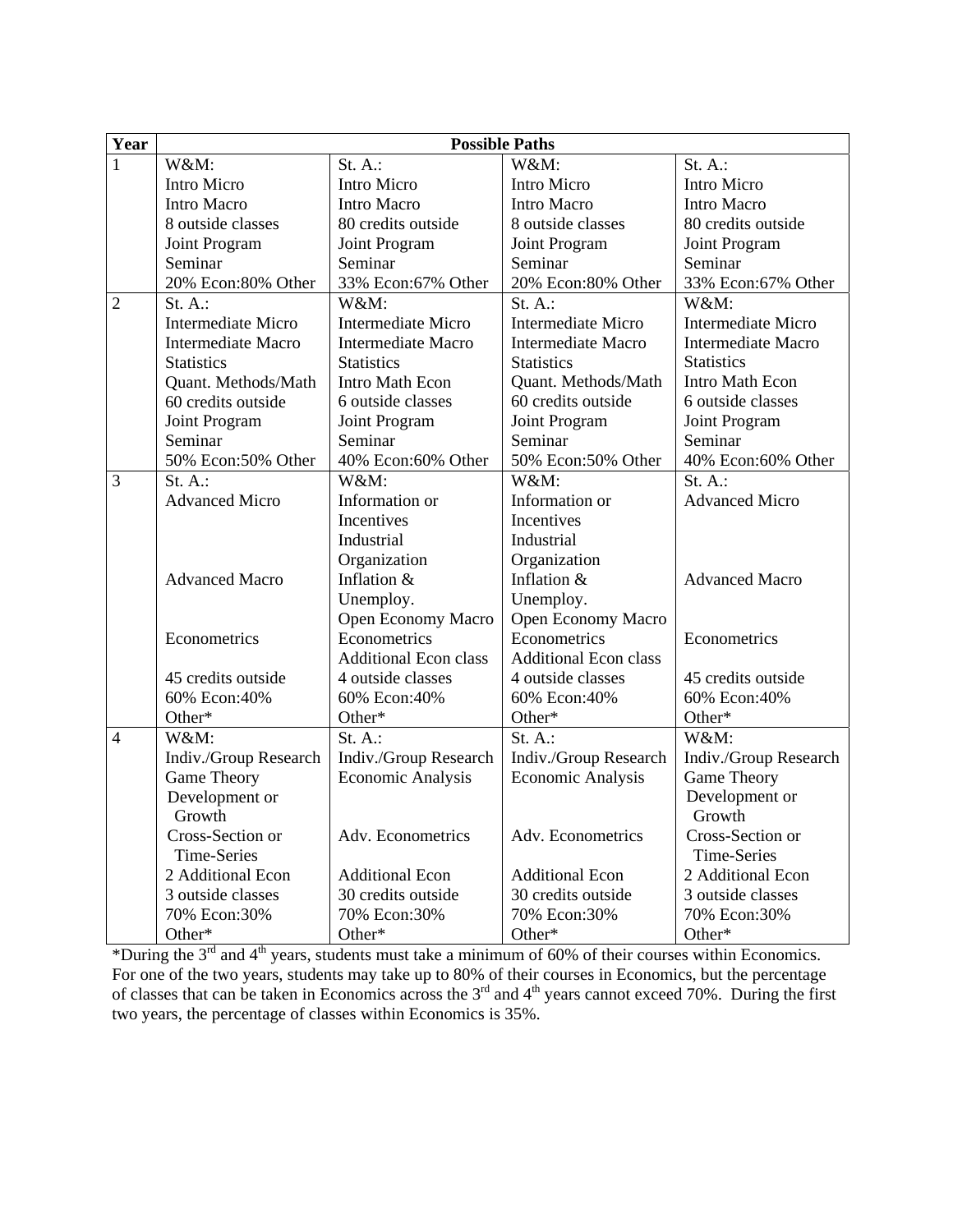In keeping with the W&M spirit of a broad undergraduate curriculum, students will take classes outside of economics in each year. Over the four years of the program, a maximum of 52% of an individual's courses will be in Economics. This corresponds to approximately 63 W&M credits, slightly higher than the 60 credits currently allowed for some W&M degrees (Chinese Languages and Literatures and Studio Art). We believe this represents a reasonable compromise between the two institutions' requirements for their own degrees. Regardless of the particular path taken, a minimum of 9 W&M classes will be taken outside of economics and for some variations of the program, as many as 12 W&M classes will be outside economics. Also, a significant number of St. A. credits will be outside economics.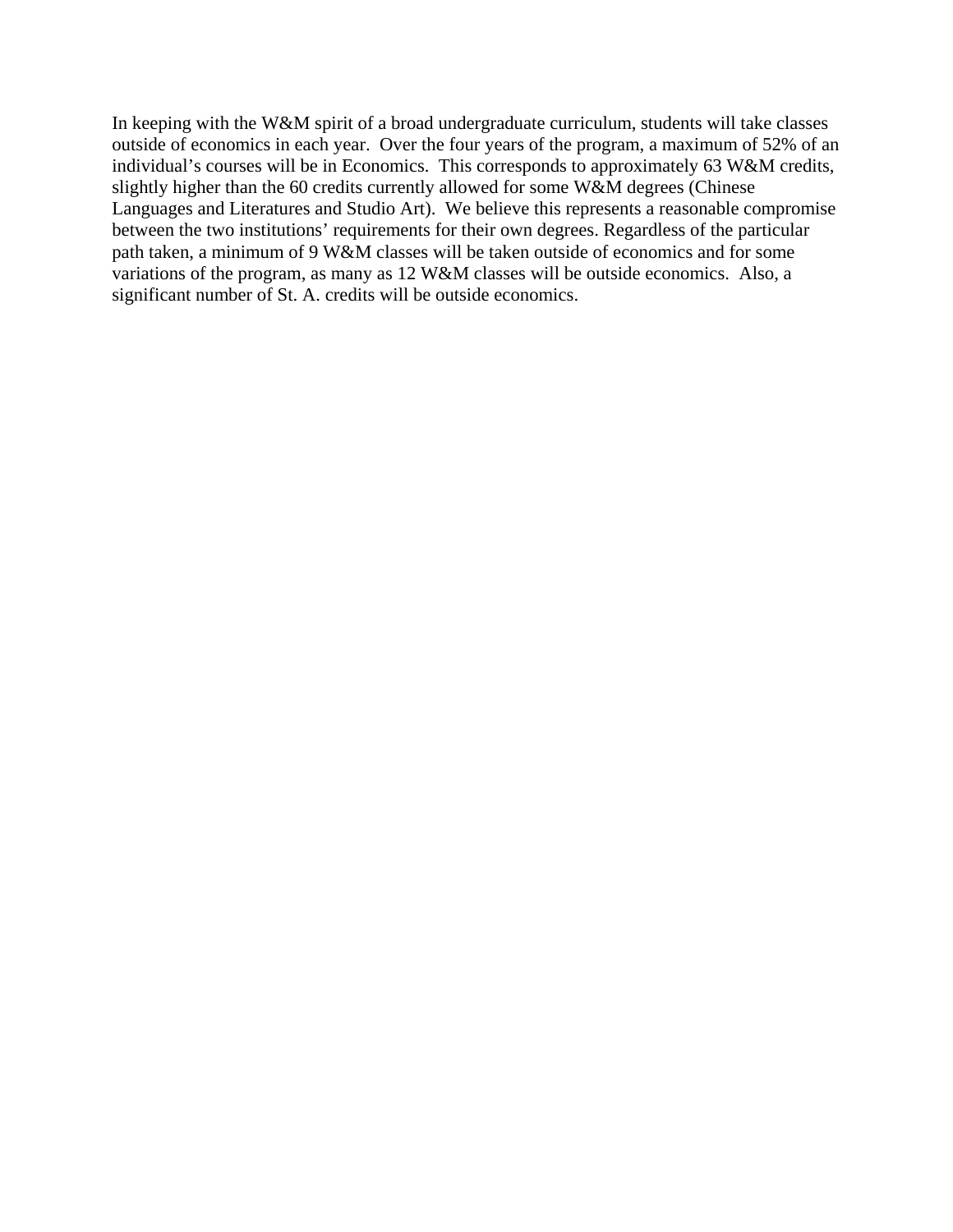### **William & Mary/St. Andrews University Joint Degrees Breadth Requirements/Proficiencies: Economics**

Blue shading indicates objectives/proficiencies that will be fulfilled through core/required coursework. Green shading indicates objectives/proficiencies that *may* be fulfilled with core/required coursework. Unshaded areas indicate courses to be fulfilled through GERs, AP/IB, or approved alternative coursework.

|                                       | W&M Coursework                                                                                                         | St. Andrews modules                                                                                                    |  |
|---------------------------------------|------------------------------------------------------------------------------------------------------------------------|------------------------------------------------------------------------------------------------------------------------|--|
| A: Knowledge Objectives               |                                                                                                                        |                                                                                                                        |  |
| 1. World of nature                    |                                                                                                                        |                                                                                                                        |  |
| 2. Individual and social              | Economics Core $(1st - 4th years)$                                                                                     | Economics Core $(1st - 4th years)$                                                                                     |  |
| behavior                              |                                                                                                                        |                                                                                                                        |  |
| 3. Western civilization               | Economic History elective;<br>Interdisciplinary core course (1st<br>year)                                              | Interdisciplinary core course (1st<br>year)                                                                            |  |
| 4. Non-western cultural<br>tradition  |                                                                                                                        |                                                                                                                        |  |
| 5. Art, music, and literature         | Interdisciplinary core course (1st<br>year)                                                                            | Interdisciplinary core course (1st<br>year)                                                                            |  |
| 6. Philosophy and religion            |                                                                                                                        |                                                                                                                        |  |
| <b>B: Skills Objectives</b>           |                                                                                                                        |                                                                                                                        |  |
| 1. Critical thinking                  | Honors thesis/dissertation (4th<br>year)                                                                               | Honors thesis/dissertation (4th<br>year)                                                                               |  |
| 2. Verbal skills                      | Honors thesis/dissertation (4th<br>year)                                                                               | Honors thesis/dissertation (4th<br>year)                                                                               |  |
| 3. Quantitative skills                | Statistics and Math Econ courses<br>(2 <sup>nd</sup> year)                                                             | <b>Statistics and Quantitative Methods</b><br>courses (2 <sup>nd</sup> year)                                           |  |
| 4. Scientific skills                  |                                                                                                                        |                                                                                                                        |  |
| 5. Aesthetic skills                   |                                                                                                                        |                                                                                                                        |  |
| 6. Historical inquiry skills          | Economic History elective                                                                                              |                                                                                                                        |  |
| 7. Proficiency in foreign<br>language |                                                                                                                        |                                                                                                                        |  |
| 8. Information acquisition<br>skills  | Honors thesis/dissertation (4th<br>year)                                                                               | Honors thesis/dissertation (4th<br>year)                                                                               |  |
| 9. Computer literacy                  | Econometrics course (3rd year)                                                                                         | Econometrics course (3rd year)                                                                                         |  |
| C: Attitudes and Value Objectives     |                                                                                                                        |                                                                                                                        |  |
| 1. Intellectual values                | Interdisciplinary core course (1st<br>and 2 <sup>nd</sup> years); Honors<br>thesis/dissertation (4 <sup>th</sup> year) | Interdisciplinary core course (1st<br>and 2 <sup>nd</sup> years); Honors<br>thesis/dissertation (4 <sup>th</sup> year) |  |
| 2. Social and civic values            | Interdisciplinary core course (1st<br>and 2 <sup>nd</sup> years)                                                       | Interdisciplinary core course (1st<br>and 2 <sup>nd</sup> years)                                                       |  |
| 3. Personal attitudes and<br>values   | Interdisciplinary core course (1st<br>and 2 <sup>nd</sup> years); Honors<br>thesis/dissertation (4 <sup>th</sup> year) | Interdisciplinary core course (1st<br>and 2 <sup>nd</sup> years); Honors<br>thesis/dissertation (4 <sup>th</sup> year) |  |
| Proficiencies                         |                                                                                                                        |                                                                                                                        |  |
| 1. Foreign language req.              |                                                                                                                        |                                                                                                                        |  |
|                                       |                                                                                                                        |                                                                                                                        |  |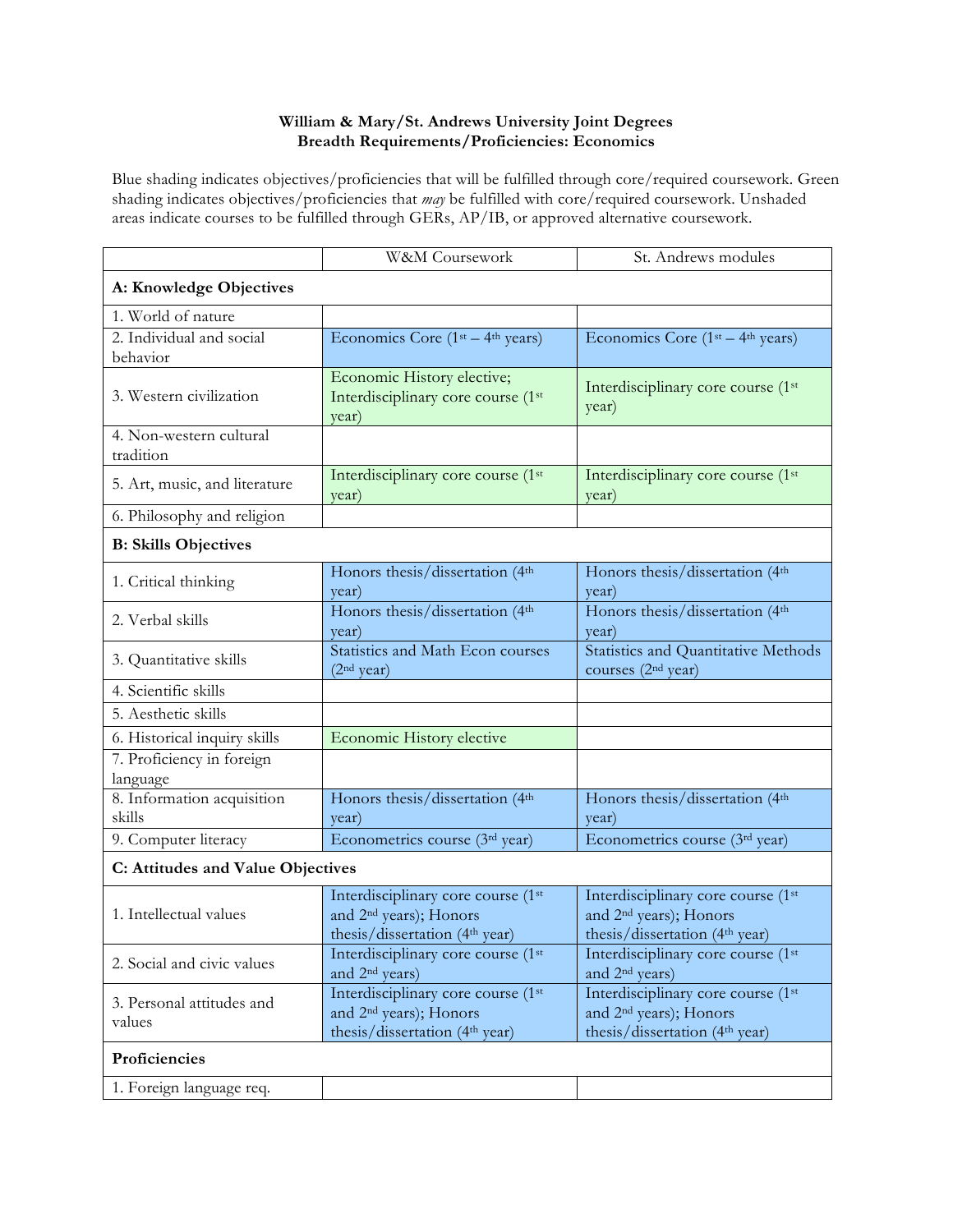| 2. Lower-division writing req.           | Freshman seminar (1 <sup>st</sup> year)  | Freshman seminar equivalent (1st<br>year) |
|------------------------------------------|------------------------------------------|-------------------------------------------|
| 3. Major writing req.                    | Honors thesis/dissertation (4th<br>year) | Honors thesis/dissertation (4th<br>year)  |
| 4. Digital information literacy<br>(DIL) | DIL (online, 1 <sup>st</sup> year)       | DIL (online, 1 <sup>st</sup> year)        |
| 5. Major computing req.                  | Econometrics course (3rd year)           | Econometrics courses (3rd year)           |
| 6. Freshman seminar                      | Freshman seminar (1 <sup>st</sup> year)  | Freshman seminar equivalent (1st<br>year) |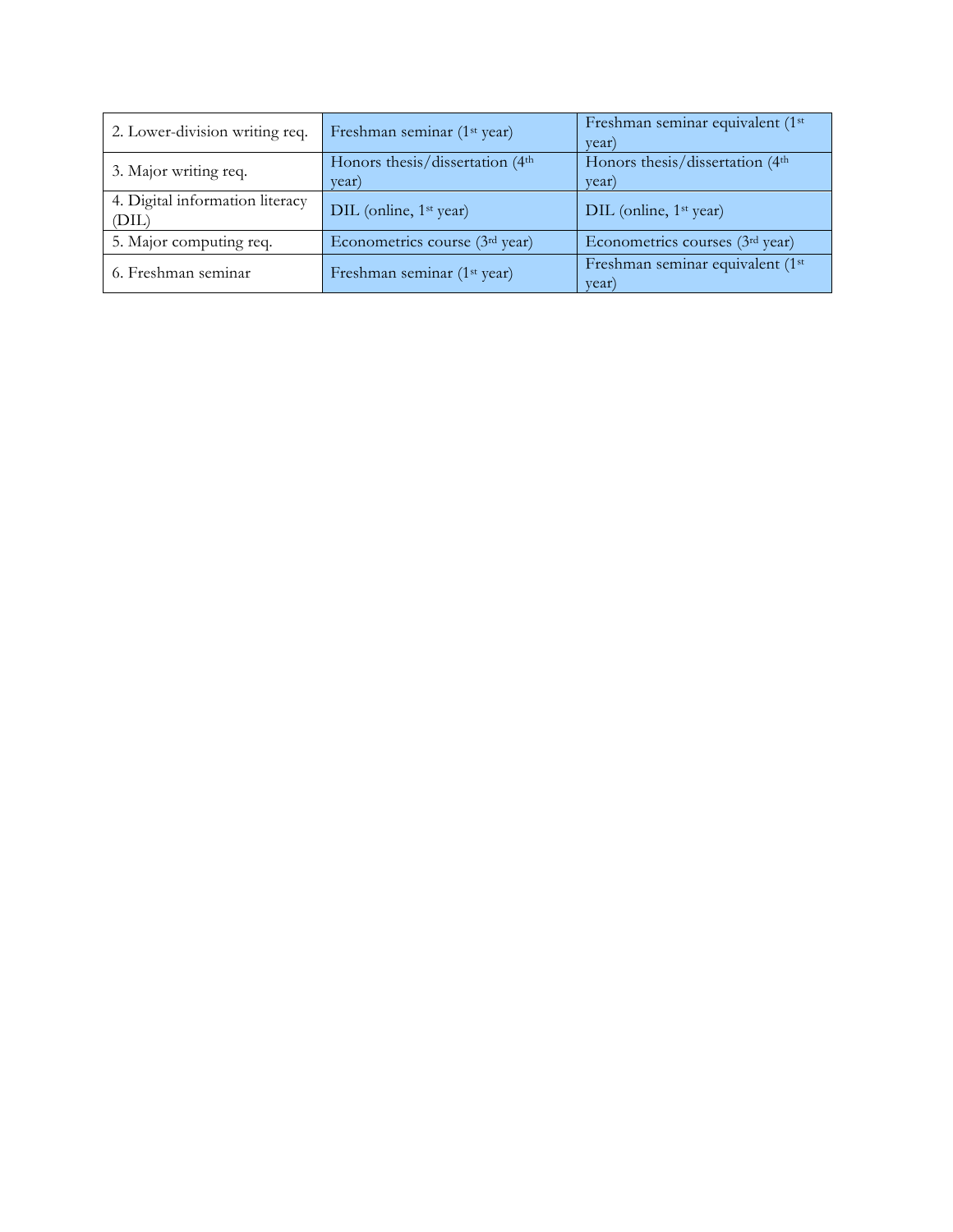# **JOINT DEGREE IN HISTORY COLLEGE OF WILLIAM & MARY AND ST. ANDREWS UNIVERSITY**

### **CURRICULUM PROPOSAL**

Submitted by Fred Corney and Laurie Koloski Approved by the History Department, March 6, 2009

St. Andrews has one of the most highly ranked and prestigious History undergraduate programs in the UK. William and Mary's Department of History is a similarly demanding and high-quality program at the undergraduate level, and is a nationally ranked program in Colonial America at the graduate level. A joint-degree program at these two high-quality programs has much to offer mature and committed students. St. Andrews has great strengths in the study of medieval and early modern Europe, in the history of Scotland, England, and the British Empire, and in Middle Eastern studies. William & Mary has a strong concentration in the history of early America,  $19<sup>th</sup>$  and  $20<sup>th</sup>$  century America and Europe, and strong offerings in early modern Europe, Latin America, Africa, and Asia. In addition to the opportunity to concentrate far more intensively in a particular field at our two universities, students would be exposed to two quite different pedagogical approaches. The broader lecture- and discussion-based courses at William & Mary contrast nicely with the quite traditional approach of small seminar-based courses at St. Andrews. Furthermore, a joint degree program will provide opportunities for cross-fertilization of ideas among faculty from both institutions, enriching research opportunities and the pedagogical approaches on both sides. For universities attempting to carve out distinctive programs in order to attract talented students, quality faculty, and potential donors, this program will be an exemplary program.

### **Logistics and Structure of a Joint-Degree Program**

Our goal is to create a program that is as flexible as possible while incorporating a range of "core" requirements considered by both of our universities to be essential to the joint degree.

Degree requirements will include:

• Two courses in American history, which together offer significant chronological coverage (6 credits at W&M; 40-60 credits at St. Andrews).

• Two courses in European or Scottish history, which together offer significant chronological coverage (6 credits at W&M; 40-60 credits at St. Andrews). Students are strongly encouraged, though not required, to take courses in both European and Scottish history.

• Two courses in non-Western history, which together offer significant chronological coverage (6 credits at W&M; 40-60 credits at St. Andrews).

• An Honors thesis (W&M) or a Senior Honors Project (St. Andrews) (6 credits at W&M; 30 credits at St. Andrews).

The goals here are to encourage flexibility with regard to the exact fulfillment of required courses, while at the same time ensuring that students receive an education that combines both broad chronological and geographic coverage and in-depth analysis. Typically, these courses will comprise about half the student's history concentration (more than half if the special subject/dissertation is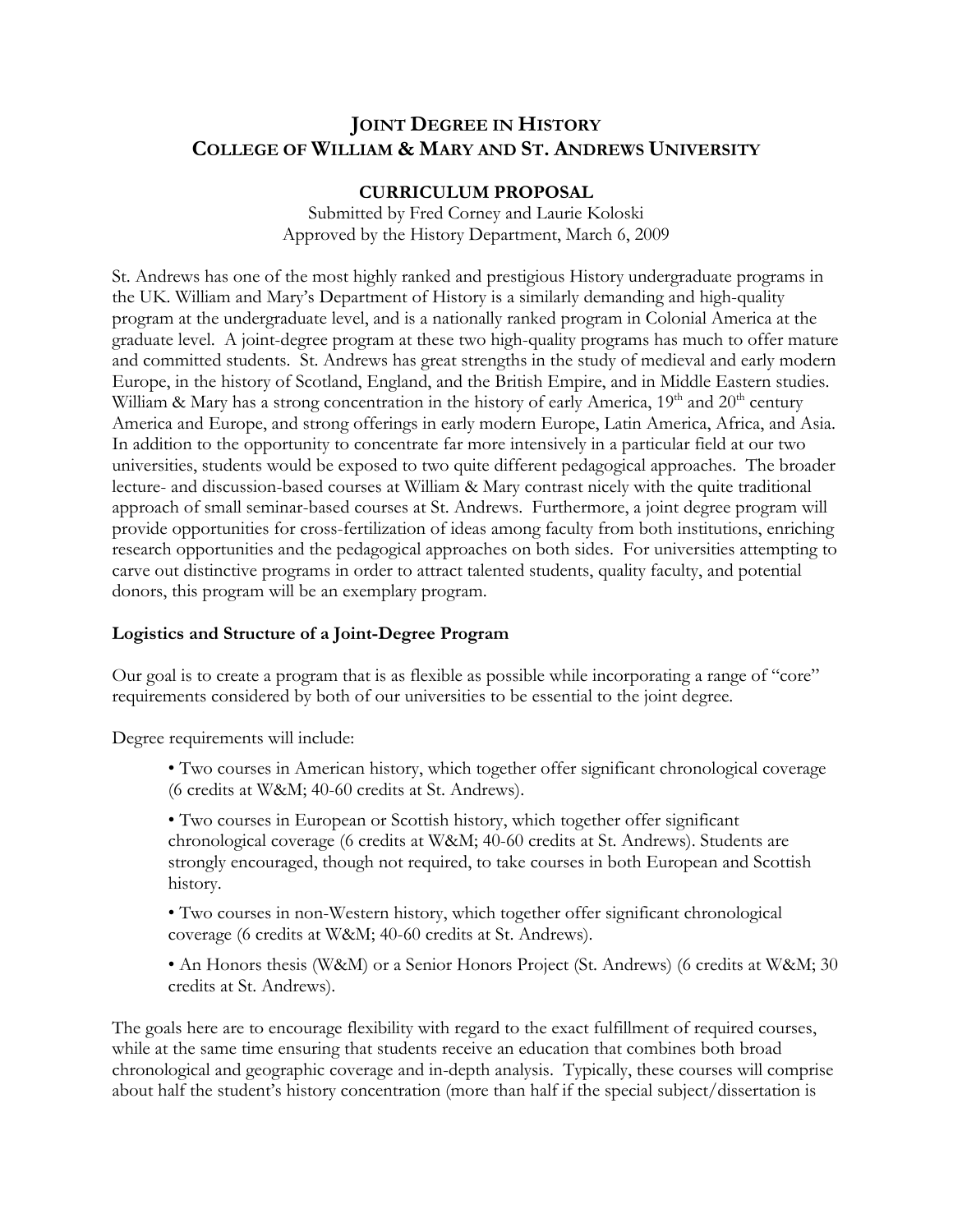completed at St. Andrews). Electives will make up the rest of the history concentration.

Required courses may be taken at any level, in consultation with the advisor. At W&M, students with no background in U.S., European, or non-Western history will typically begin with 100-level courses. At St. Andrews, students will typically take sub-honors courses in years 1 or 2, and honorslevel courses in years 3 or 4.

As currently envisioned, the joint degree would not require the creation of any new three- or fourcredit courses on either side *except for* a historiography/methods course at the second-year level at W&M (required on the St. Andrews side for some concentrations). A group of faculty have applied for May seminar funding to design and plan for the implementation of this course.

## **Draft Curriculum**

Please see the following pages for our draft curriculum, which shows four possible paths (Year 1 at the home institution, Year 2 at the host institution, and years 3 and 4 beginning either at the home or host institution).

With regard to credits, the following provides an overview of how courses have been counted:

- Pre-honors (years 1 and 2): 20-credit courses at St. Andrews  $=$  5 credits at W&M (6 per year = full 120-credit load at St. Andrews; 30 credit-load at W&M);
- Honors (years 3 and 4): 30-credit courses at St. Andrews  $= 7.5$  credits at W&M (4 per year = full 120-credit load at St. Andrews; 30 credit-load at W&M);
- Honors: 15-credit courses at St. Andrews  $= 3.75$  credits at W&M (8 per year  $=$  full 120credit load at St. Andrews; 30 credit-load at W&M).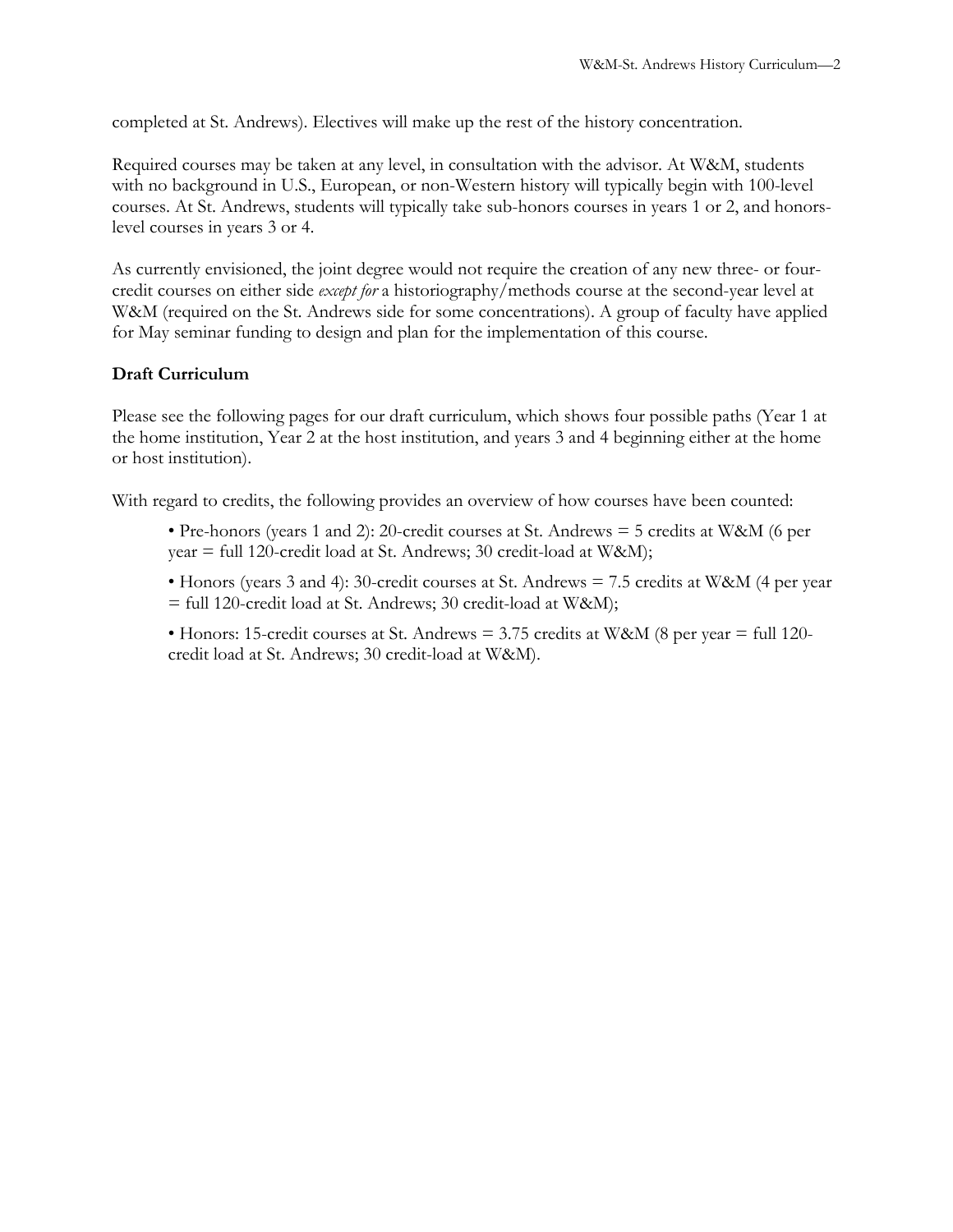| at W&M                                                                                                                                                                                                                                                                                                                                            | at ST ANDREWS                                                                                                                                                                                                                                                                                                                                                                                                                                                                                              |
|---------------------------------------------------------------------------------------------------------------------------------------------------------------------------------------------------------------------------------------------------------------------------------------------------------------------------------------------------|------------------------------------------------------------------------------------------------------------------------------------------------------------------------------------------------------------------------------------------------------------------------------------------------------------------------------------------------------------------------------------------------------------------------------------------------------------------------------------------------------------|
| Total credits: 28-32                                                                                                                                                                                                                                                                                                                              | Total credits: 120                                                                                                                                                                                                                                                                                                                                                                                                                                                                                         |
| Credits in History: 12                                                                                                                                                                                                                                                                                                                            | Credits in History: 40                                                                                                                                                                                                                                                                                                                                                                                                                                                                                     |
| History courses: 12 credits.<br>Four courses in two of the following:<br>US history (121/122 if no background)<br>Non-western history (100-level surveys if no<br>background: 131/132-Latin America, 141/142-<br>East Asia, 161-South Asia, 171/172-Middle East,<br>181/182-Africa, 191/192-World)<br>European history (111/112 if no background) | History courses: 40 credits.<br>Two courses in European or Scottish history<br>(from first- and second-year modules):<br>The Mediaeval World<br>British Isles from the Ninth to the Thirteenth<br>Centuries<br>East and West in the Age of the Crusades<br>Europe in the Late Middle Ages<br>Early Modern Europe, 1450-1650<br>The Old Order and Its Transformation, 1700-1850<br>Europe and the World, 1850-2000<br>Kingdom, Nation, People: Scotland 1200-1603<br>Scotland, Britain and Empire 1603-2000 |
| Foreign language: 6-8 credits.<br>Two courses in any of the following languages:<br>Arabic, German, Russian, Spanish (may be taken<br>from the beginning level); French (205 and above<br>only).<br>Credits will vary depending on course level.                                                                                                  | Foreign language: 40 credits.<br>Two courses in any of the following languages:<br>Arabic, German, Russian, Spanish (may be taken<br>from the beginning level); French (students must<br>have achieved A-levels to take French).                                                                                                                                                                                                                                                                           |
| Freshman seminar: 4 credits (non-history topic).                                                                                                                                                                                                                                                                                                  | Freshman seminar equivalent.                                                                                                                                                                                                                                                                                                                                                                                                                                                                               |
| Breadth courses/electives: 6-8 credits.                                                                                                                                                                                                                                                                                                           | Breadth courses/electives: 40 credits.                                                                                                                                                                                                                                                                                                                                                                                                                                                                     |

# **YEAR ONE**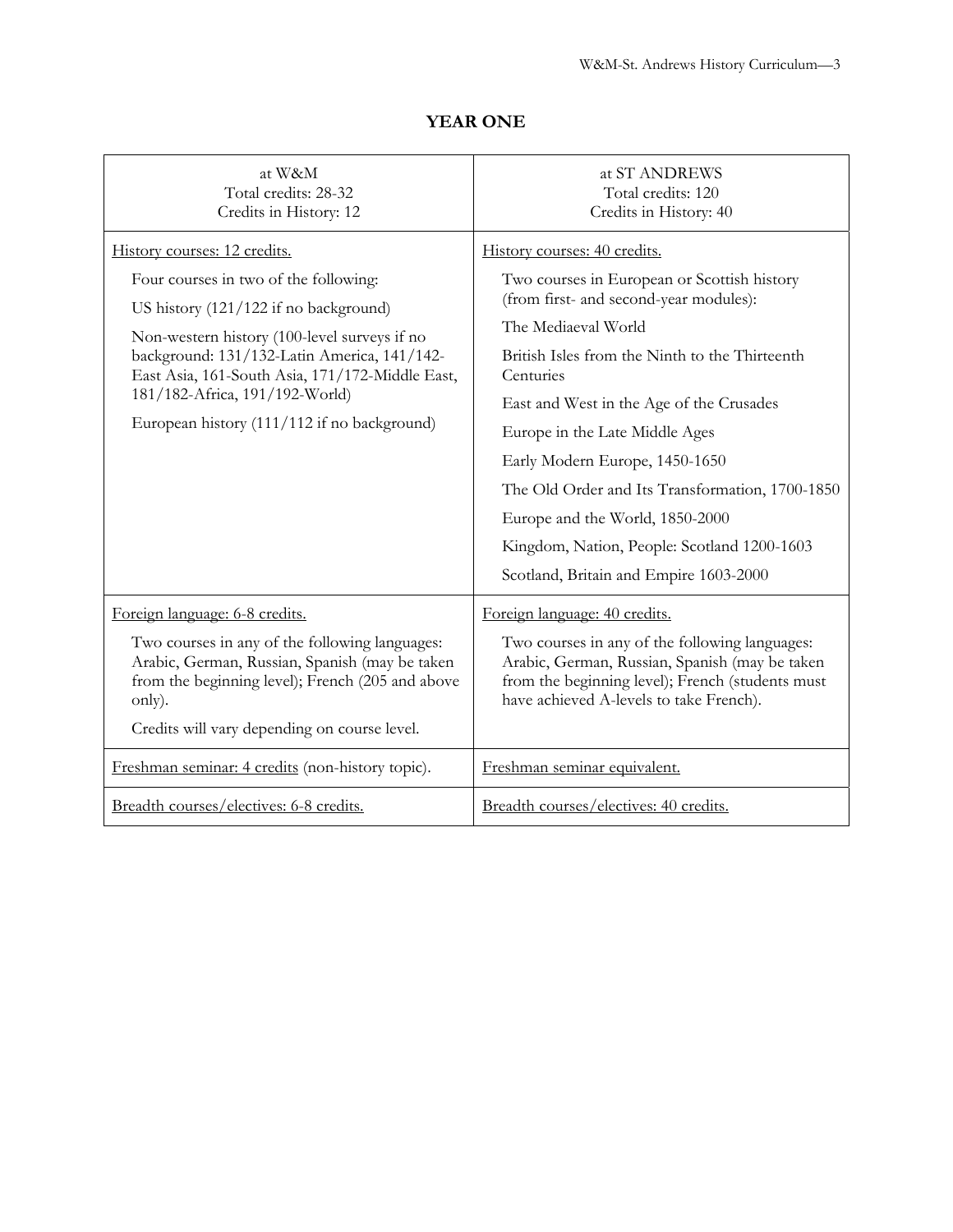| at ST ANDREWS<br>Total credits: 120<br>Credits in History: 60                                                                                                                                                                                                                                                                                                                                                                                                                                                  | at W&M<br>Total credits: 30-32<br>Credits in History: 15                                                                                                                                                                                                                                                                                          |
|----------------------------------------------------------------------------------------------------------------------------------------------------------------------------------------------------------------------------------------------------------------------------------------------------------------------------------------------------------------------------------------------------------------------------------------------------------------------------------------------------------------|---------------------------------------------------------------------------------------------------------------------------------------------------------------------------------------------------------------------------------------------------------------------------------------------------------------------------------------------------|
| History courses: 40 credits.<br>Two courses in European or Scottish history<br>(from first- and second-year modules):<br>The Mediaeval World<br>British Isles from the Ninth to the Thirteenth<br>Centuries<br>East and West in the Age of the Crusades<br>Europe in the Late Middle Ages<br>Early Modern Europe, 1450-1650<br>The Old Order and Its Transformation, 1700-<br>1850<br>Europe and the World, 1850-2000<br>Kingdom, Nation, People: Scotland 1200-1603<br>Scotland, Britain and Empire 1603-2000 | History courses: 12 credits.<br>Four courses in two of the following:<br>US history (121/122 if no background)<br>Non-western history (100-level surveys if no<br>background: 131/132-Latin America, 141/142-<br>East Asia, 161-South Asia, 171/172-Middle East,<br>181/182-Africa, 191/192-World)<br>European history (111/112 if no background) |
| Methodology/historiography course: 20 credits.<br>Interpreting the Past: 1450 to the Present                                                                                                                                                                                                                                                                                                                                                                                                                   | Methodology/historiography course: 3 credits.                                                                                                                                                                                                                                                                                                     |
| Foreign language: 40 credits.<br>Two courses in the same language as Year 1.                                                                                                                                                                                                                                                                                                                                                                                                                                   | Foreign language: 6-8 credits.<br>Two courses in the same language as Year 1.                                                                                                                                                                                                                                                                     |
| Breadth courses/electives: 40 credits.                                                                                                                                                                                                                                                                                                                                                                                                                                                                         | Breadth courses/electives: 6-11 credits.                                                                                                                                                                                                                                                                                                          |

# **YEAR TWO**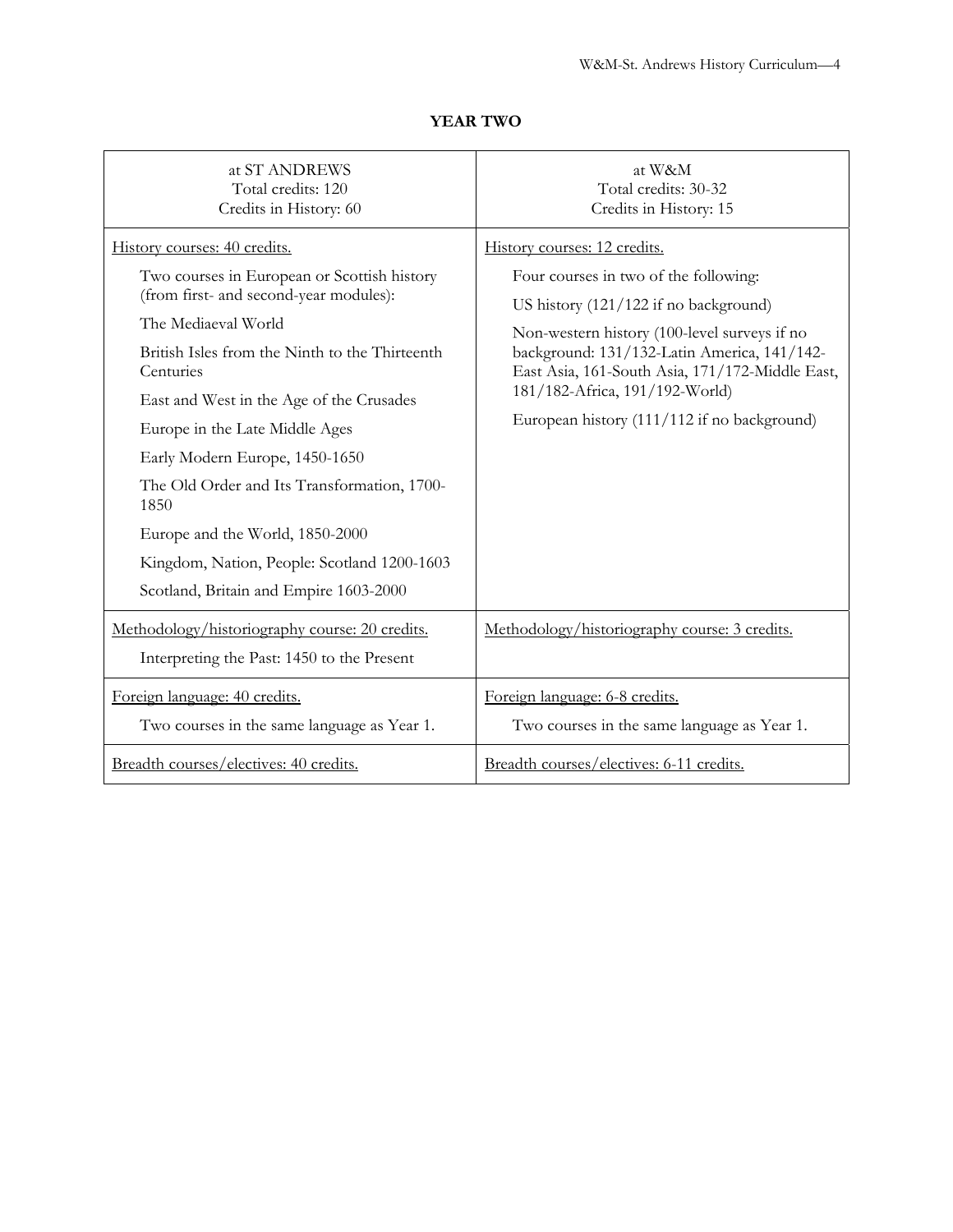| IF spent at W&M<br>Total credits: 30<br>Credits in History: 15                                                                                                                                                                                                                                                                                                                                              | IF spent at ST ANDREWS<br>Total credits: 120<br>Credits in History: 60                                                                                                                                                                                                                                                                                                                                |
|-------------------------------------------------------------------------------------------------------------------------------------------------------------------------------------------------------------------------------------------------------------------------------------------------------------------------------------------------------------------------------------------------------------|-------------------------------------------------------------------------------------------------------------------------------------------------------------------------------------------------------------------------------------------------------------------------------------------------------------------------------------------------------------------------------------------------------|
| History colloquium (490C/491C): 3 credits.                                                                                                                                                                                                                                                                                                                                                                  |                                                                                                                                                                                                                                                                                                                                                                                                       |
| History electives (four courses): 12 credits.                                                                                                                                                                                                                                                                                                                                                               | History electives: 60 credits.                                                                                                                                                                                                                                                                                                                                                                        |
| Foreign language/culture/area studies (two courses):<br><u>6</u> credits.<br>Depending on the language students have<br>chosen and their proficiency, these courses may<br>be a continuation of the language, culture<br>courses in the target language, and/or relevant<br>area studies courses in the target language or<br>English. Such courses may count toward the<br>general education requirements. | Foreign language/culture/area studies (two courses):<br>30 credits.<br>Depending on the language students have<br>chosen and their proficiency, these courses may<br>be a continuation of the language, culture<br>courses in the target language, and/or relevant<br>area studies courses in the target language or<br>English. Such courses may count toward the<br>general education requirements. |
| Breadth courses/electives: (three courses): 9 credits.                                                                                                                                                                                                                                                                                                                                                      | Breadth courses/electives: (four courses): 30 credits.                                                                                                                                                                                                                                                                                                                                                |

## **YEAR THREE**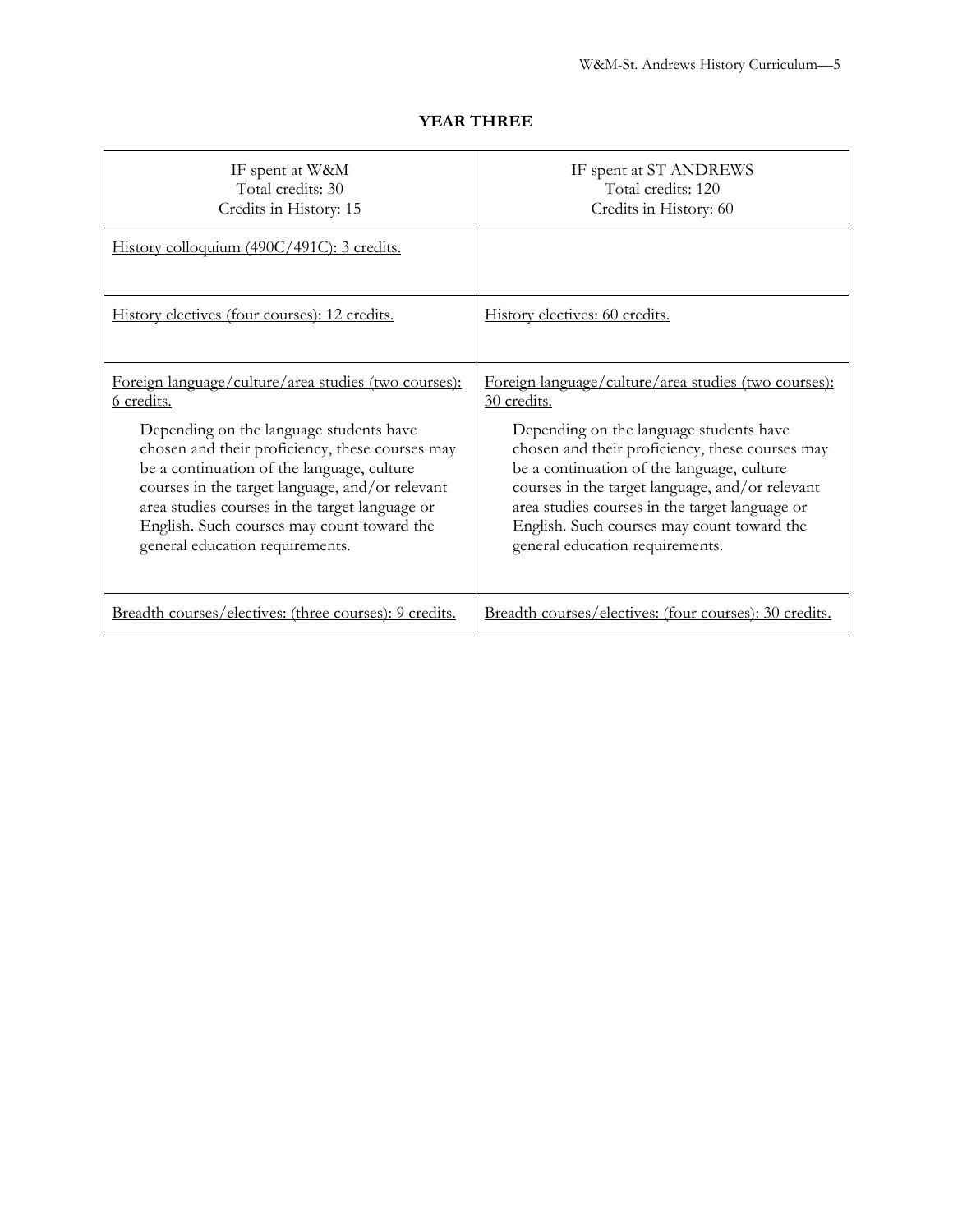# **YEAR FOUR**

| IF spent at ST ANDREWS<br>Total credits: 120<br>Credits in History: 90                                                                                                                                                                                                                                                                                                                                                                                                 | IF spent at W&M<br>Total credits: 30<br>Credits in History: 18                                                                                                                                                                                                                                                                                                                                       |
|------------------------------------------------------------------------------------------------------------------------------------------------------------------------------------------------------------------------------------------------------------------------------------------------------------------------------------------------------------------------------------------------------------------------------------------------------------------------|------------------------------------------------------------------------------------------------------------------------------------------------------------------------------------------------------------------------------------------------------------------------------------------------------------------------------------------------------------------------------------------------------|
| Senior Honors Project: 30 credits.<br>The Senior Honors Project is a shorter<br>alternative to the St. Andrews dissertation option<br>(the projected timeline for completion of a St.<br>Andrews dissertation is not really feasible for<br>WM students who wish to write their final thesis<br>at St. Andrews). The Senior Honors Project is<br>slightly shorter in length (8000 words) and is<br>designed to be completed in one semester, either<br>fall or spring. | Honors thesis: 6 credits (spans two semesters).                                                                                                                                                                                                                                                                                                                                                      |
| Special Subject: 30 credits.<br>The Special Subject courses are highly specialized<br>courses which span two semesters and are<br>capped at 6 students. They include 800-1000<br>pages of primary documents (in English) as well<br>as secondary and historiographical texts.                                                                                                                                                                                          | History Research methods colloquium for honors<br>thesis students (490): 3 credits.                                                                                                                                                                                                                                                                                                                  |
| History elective: 30 credits.                                                                                                                                                                                                                                                                                                                                                                                                                                          | History electives (three courses): 9 credits.                                                                                                                                                                                                                                                                                                                                                        |
| Language/culture/area studies course, or elective: 30<br>credits.                                                                                                                                                                                                                                                                                                                                                                                                      | Foreign language/culture/area studies (two courses):<br>6 credits.<br>Depending on the language students have<br>chosen and their proficiency, these courses may<br>be a continuation of the language, culture<br>courses in the target language, and/or relevant<br>area studies courses in the target language or<br>English. Such courses may count toward the<br>general education requirements. |
|                                                                                                                                                                                                                                                                                                                                                                                                                                                                        | Breadth courses/electives: (two courses): 6 credits.                                                                                                                                                                                                                                                                                                                                                 |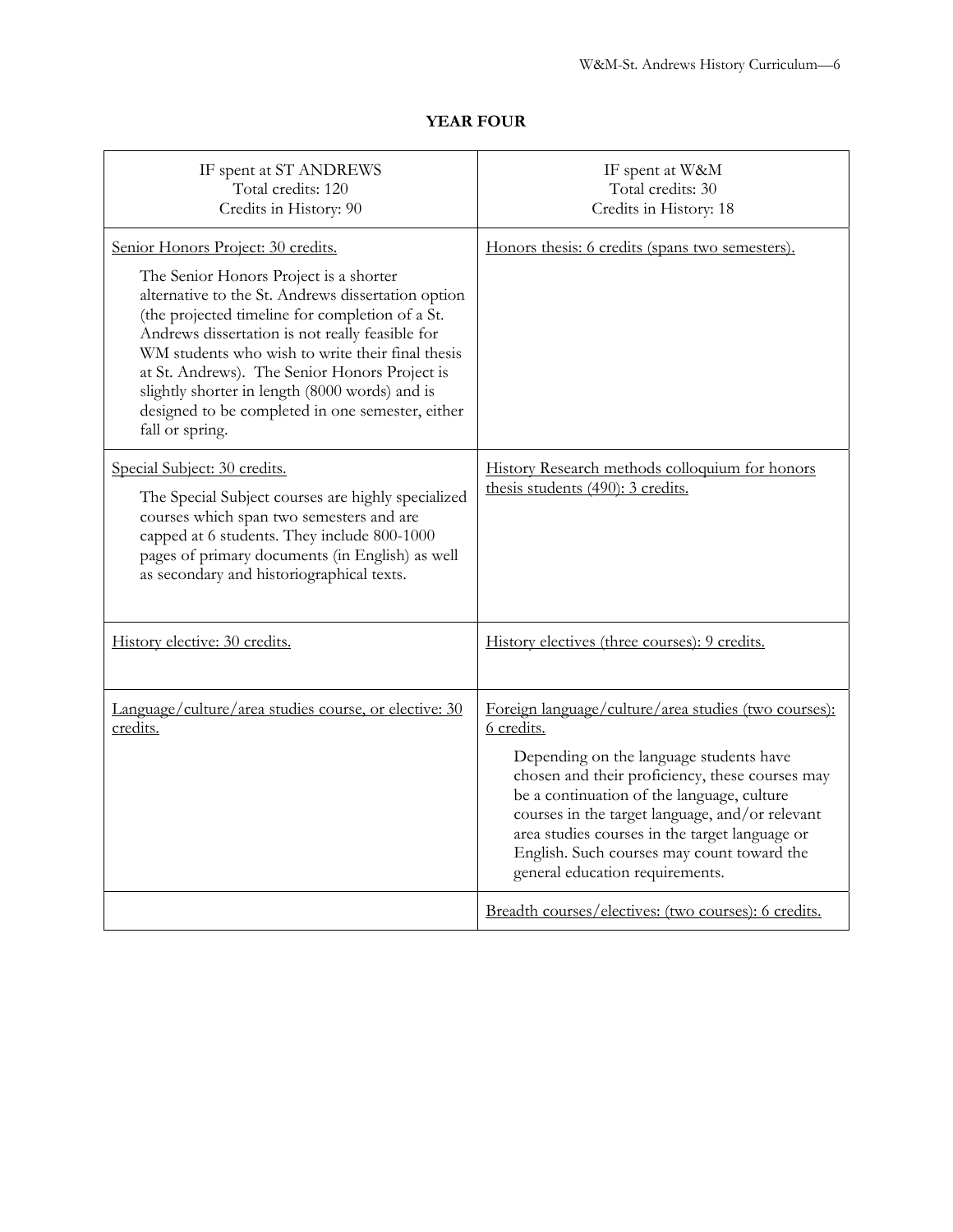## **Breadth Requirements/Proficiencies: History**

Blue shading indicates objectives/proficiencies that will be fulfilled through core/required coursework. Green shading indicates objectives/proficiencies that *may* be fulfilled with core/required coursework. Unshaded areas indicate courses to be fulfilled through GERs, AP/IB, or approved alternative coursework.

|                                          | W&M Coursework                                                         | St. Andrews modules                                                                           |  |
|------------------------------------------|------------------------------------------------------------------------|-----------------------------------------------------------------------------------------------|--|
| A: Knowledge Objectives                  |                                                                        |                                                                                               |  |
| 1. World of nature                       |                                                                        |                                                                                               |  |
| 2. Individual and social                 |                                                                        |                                                                                               |  |
| behavior                                 |                                                                        |                                                                                               |  |
| 3. Western civilization                  | History core                                                           | History core                                                                                  |  |
| 4. Non-western cultural<br>tradition     | History core                                                           | History core                                                                                  |  |
| 5. Art, music, and literature            | Upper-level language study                                             | Upper-level language study                                                                    |  |
| 6. Philosophy and religion               | <b>Upper-division courses</b>                                          | Honors-level courses                                                                          |  |
| <b>B: Skills Objectives</b>              |                                                                        |                                                                                               |  |
| 1. Critical thinking                     | History core                                                           | History core                                                                                  |  |
| 2. Verbal skills                         | History core                                                           | History core                                                                                  |  |
| 3. Quantitative skills                   | <b>Upper-division courses</b>                                          | Honors-level courses                                                                          |  |
| 4. Scientific skills                     |                                                                        |                                                                                               |  |
| 5. Aesthetic skills                      |                                                                        |                                                                                               |  |
| 6. Historical inquiry skills             | History core                                                           | History core                                                                                  |  |
| 7. Proficiency in foreign<br>language    | Foreign language core<br>GM, FR, SP, IT, RU, CH, AR (Beg<br>& non-beg) | Foreign language core<br>GM, IT, SP, RU (Beginners/non-<br>beg); AR (Beginners); FR (non-beg) |  |
| 8. Information acquisition<br>skills     | History core                                                           | History core                                                                                  |  |
| 9. Computer literacy                     | DIL (online)                                                           | DIL (online)                                                                                  |  |
| C: Attitudes and Value Objectives        |                                                                        |                                                                                               |  |
| 1. Intellectual values                   | Interdisciplinary core course (years<br>$1-2)$                         | Interdisciplinary core course (years<br>$1-2)$                                                |  |
| 2. Social and civic values               | Interdisciplinary core course                                          | Interdisciplinary core course                                                                 |  |
| 3. Personal attitudes and<br>values      | Interdisciplinary core course                                          | Interdisciplinary core course                                                                 |  |
| Proficiencies                            |                                                                        |                                                                                               |  |
| 1. Foreign language req.                 | Foreign language core                                                  | Foreign language core                                                                         |  |
| 2. Lower-division writing req.           | Freshman seminar                                                       | Freshman seminar equivalent                                                                   |  |
| 3. Major writing req.                    | Honors thesis/dissertation                                             | Honors thesis/dissertation                                                                    |  |
| 4. Digital information literacy<br>(DIL) | DIL (online)                                                           | DIL (online)                                                                                  |  |
| 5. Major computing req.                  | Upper-division history course                                          | Honors-level history work                                                                     |  |
| 6. Freshman seminar                      | Freshman seminar                                                       | Freshman seminar equivalent                                                                   |  |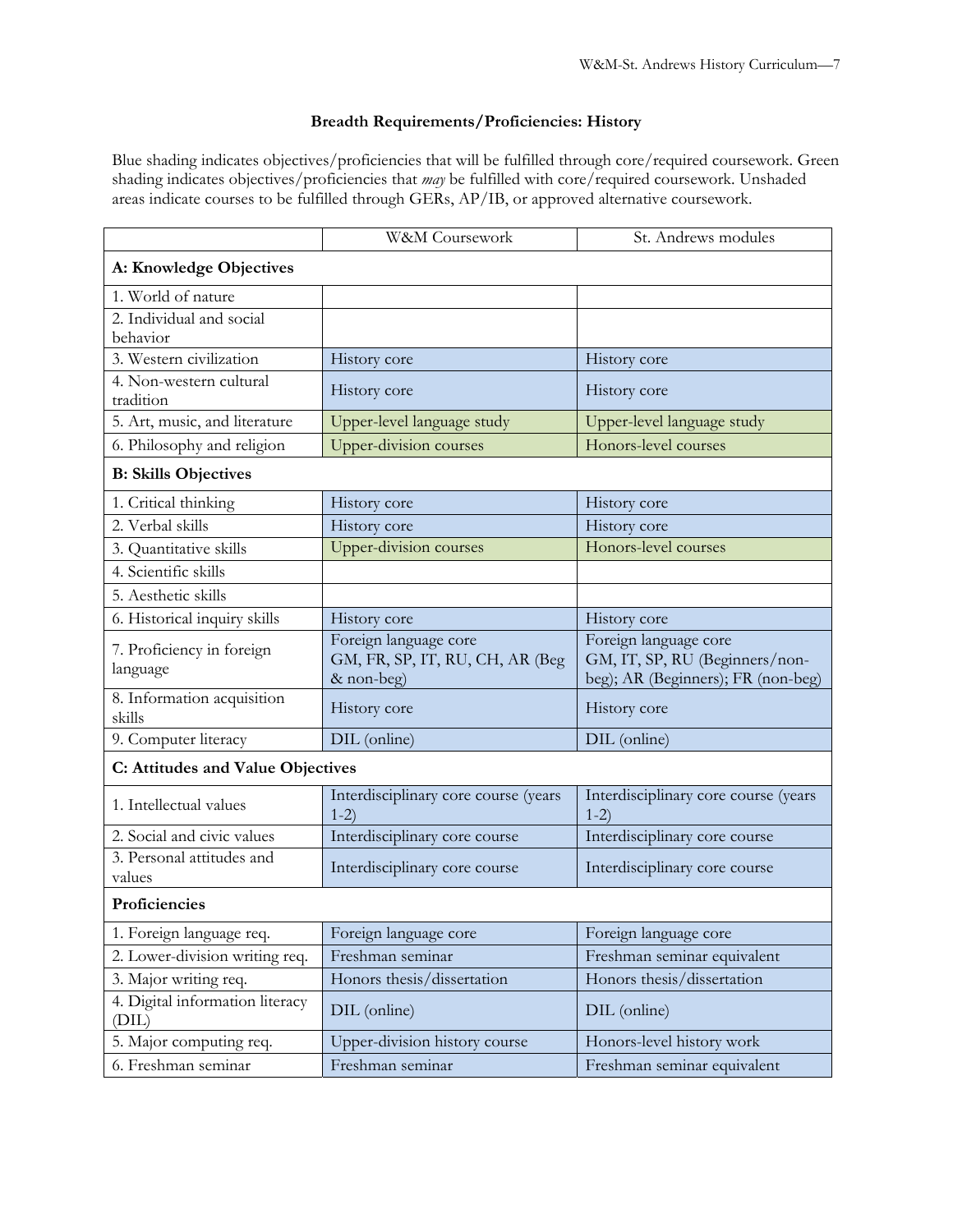### **W&M‐St. Andrews Joint Degree in International Relations: Proposed Curriculum**

Drafted by Mike Tierney, Associate Professor of Government and Director, IR Program (W&M), and Alison Watson, Professor of IR and Head of School (St. Andrews) Approved by the IR Program, October 17, 2008, Amended, April 17, 2009

## **Rationale for a joint degree**

St. Andrews has one of the best IR programs in the UK for undergraduate study of international relations. William and Mary has one of the best IR programs in the US for undergraduate study of international relations. Despite the fact that both are premier programs, the substantive, theoretical, and methodological approach to IR at these universities is very different. While St. Andrews has great strengths in the study of terrorism, peace and conflict studies, comparative foreign policy, political theory and IR, constructivist theory and critical theory, William and Mary has strengths in IPE, IO, development, environment, liberal theory, and more traditional approaches to international security. In addition to these substantive differences, the epistemological and methodological differences between the two programs are stark. These differences suggest potential gains from trade. Students and faculty from both universities could benefit from greater exposure to alternative approaches and specialties that are not in abundance at their home institutions. Specifically, this joint degree program offers more courses, different courses, more opportunities for collaborative research, and exposure to different cultures and ideas that can only strengthen each of the individual programs.

Beyond the obvious substantive benefits, this joint degree program will be unique. We know of no other undergraduate joint degree program in IR offered anywhere in the world. For universities attempting to carve out distinctive programs in order to attract better students, better faculty, and potential donors, this program will be a poster child. It combines the breadth of a William and Mary liberal arts education with the depth and individual student research of an honors degree at St. Andrews.

## **Draft outline of joint degree programme**

As detailed in the schedules below, there will be a range of courses required in the joint degree program. The IR advisor at both institutions will work closely with each student to ensure that they are taking the courses they need to take in order to excel at the next level and at the host institution.

**First year for St. Andrews student** (WM equivalent in parentheses for guidance; \*indicates required course):

### **YEAR 1, SEMESTER 1 at St. Andrews (Three modules is the norm)**

1. \*IR1005 = (GOV204 Intro to International Politics)

Students could then take the following (or another subject that might count toward the breadth requirements):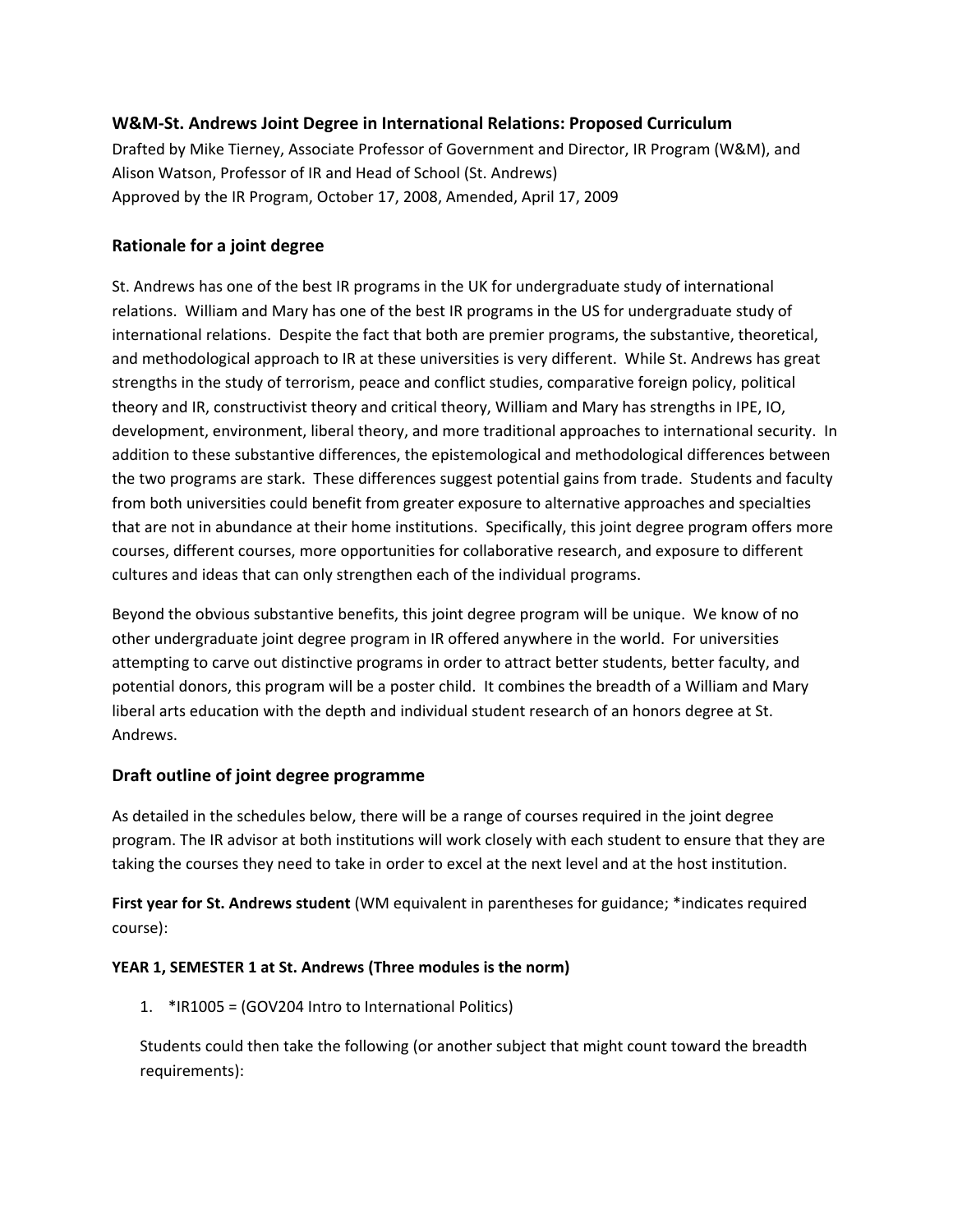- 2. \*EC1002 = (Econ101 Intro to micro economics)
- 3. MO2007 = (Hist192 Global History) OR breadth requirement OR foreign language course

### **YEAR 1, SEMESTER 2 at St. Andrews (Three modules is the norm)**

- 1. \*IR1006 = (GOV 203 Intro to Comparative Politics + any CP/FP course ie GOV 330, 334, 337…)
- 2. \*EC1003= (Econ 102 Intro to macro economics)
- 3. Elective (breadth requirement, MO2007, or foreign language course suggested)

**First year for William and Mary Student** (suggested). St. Andrews Course equivalents listed.

#### **YEAR 1, SEMESTER 1 at WM (5 courses would be norm). \*Indicates Required Course.**

- 1. \*Gov 204 (Intro International Politics) = IR 1005
- 2. \*Econ 101 (Intro Micro Economics) = EC1002
- 3. \*History 192 (Global History) = MO2007
- 4. \*Freshman Seminar OR Interdisciplinary Seminar (Writing intensive for all students)
- 5. Elective (Foreign Language or breadth requirement suggested)

#### **YEAR 1, SEMESTER 2 at WM (5 courses would be norm. \*Indicates Required Course)**

- 1. \*Gov 203 (Intro Comp. Politics) = IR 1006.
- 2. \*Any course on CP/FP of Country X (GOV 330‐339) = Second half of IR 1006
- 3. \*Econ 102 = EC1003
- 4. \*INRL 300
- 5. Elective (Foreign Language or breadth requirement suggested)

**During the 2nd year:** the student moves to the host university to complete their second year of studies.

#### **YEAR 2, SEMESTER 1 at St. Andrews (3 Modules norm)**

- 1. \*IR2003 = (GOV327 Intermediate IR Theory plus Political Philosophy GOV 303, 304, or 305)
- 2. Elective, (Could proceed with EC2001 = Econ 303 Intermediate Micro Econ)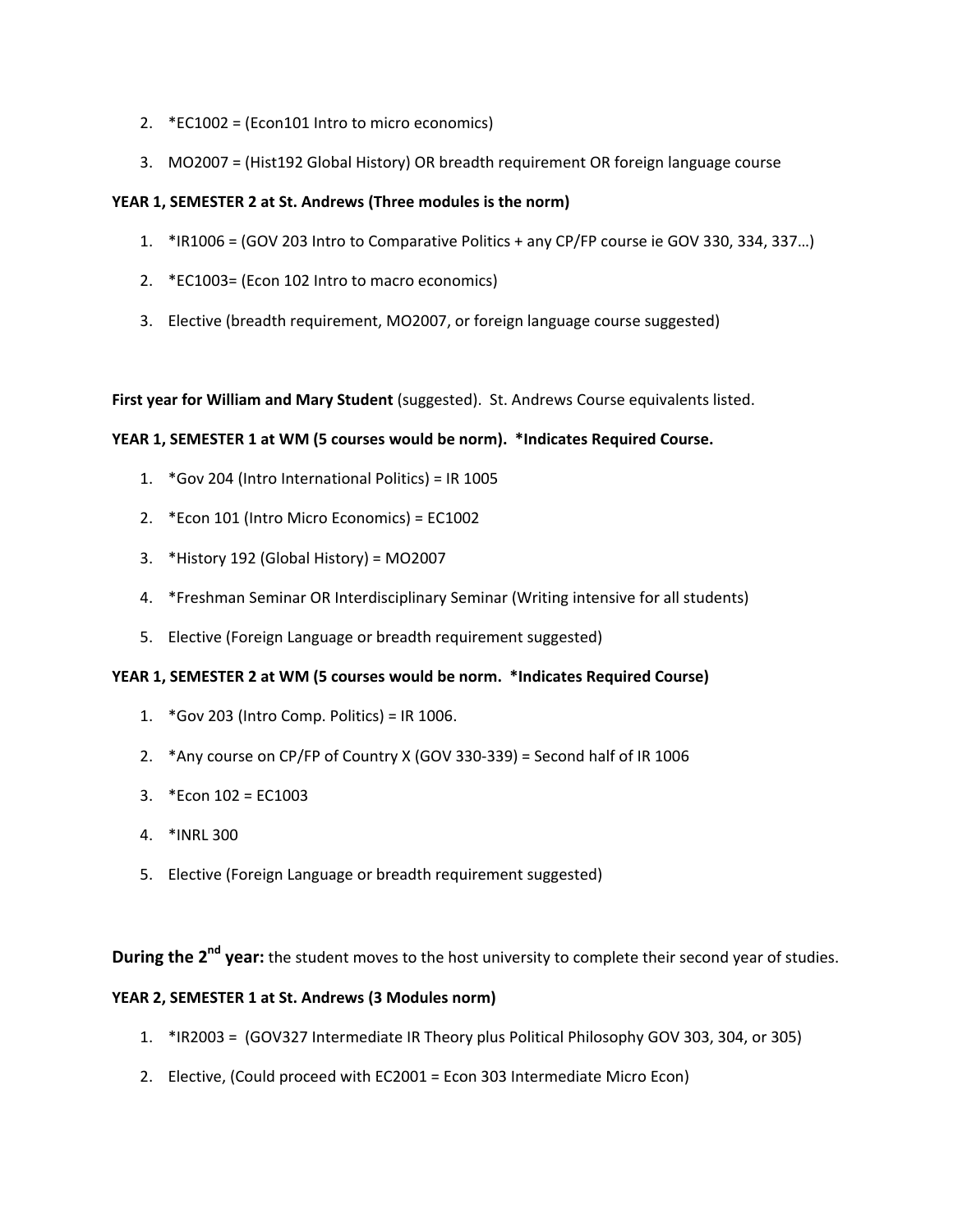3. Elective (Foreign Language or could proceed with History)

#### **YEAR 2, SEMESTER 2 at St. Andrews (3 Modules norm)**

- 1. \*IR2004 = (No single course equivalent at WM but could be any one of 324, 325, 327 or 328)
- 2. Elective, but could proceed with EC2002 = (Econ 304 Intermediate Macro)
- 3. Elective (Foreign Language or could proceed with History)

#### **YEAR 2, SEMESTER 1 at William and Mary (5 Courses norm)**

- 1. \*GOV327 Intermediate IR Theory = IR2003
- 2. \*Gov 303, 304, or 305 = Political Philosophy portion of IR 2003
- 3. \*Freshman Seminar or University Seminar (writing intensive)
- 4. Elective or History 192 if no equivalent taken in first year at St. A
- 5. Elective or breadth requirement (Foreign language suggested)

#### **YEAR 2, SEMESTER 2 at William and Mary (5 courses norm)**

- 1. \*GOV 324, 325, 327, or 328 (pick one).
- 2. \*INRL 300 IR in Disciplinary Perspective. Note all the pre-requisites ARE fulfilled if previously suggested courses have been taken.
- 3. \*Research Methods Course (Gov301, Econ 307, etc…). Could take in semester 1 or 2.
- 4. Elective or breadth requirement (Foreign language suggested)
- 5. Elective or breadth requirement

By the end of their second year, all students will have taken introductory economics, a Global History course, introduction to international politics, and INRL 300 (IR in Disciplinary Perspective). In addition to providing students with a solid grounding in IR, this course of study also provides students with maximum flexibility within the joint degree program should they which to switch to Economics or History.

#### **YEARS 3 and 4:**

Students home or away, with one of each being spent in the home institution. Students will take a variety of courses in years 3 and 4; our only compulsory element during these final two years is that the student writes a dissertation or an honors thesis in the  $4<sup>th</sup>$  year. We have designed this degree program so that the first two years give students broad exposure to a variety of different approaches to IR. The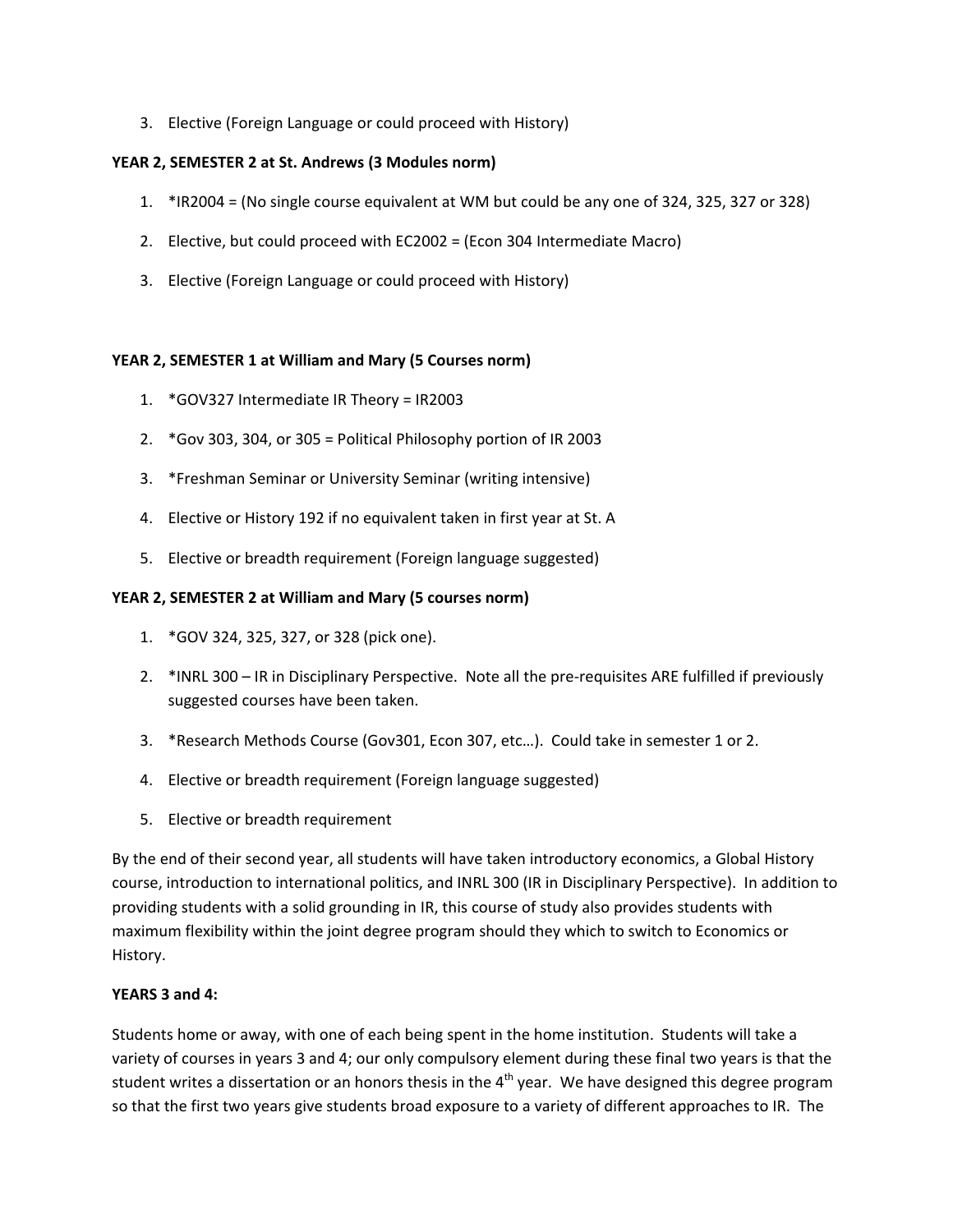final two years allow the student to specialize based on his/her interests and on the research opportunities afforded them at the two institutions.

There are certain elements of the William and Mary program, and of the St Andrews programme that we would like to see included as compulsory requirements, some of which are reflected in the suggested schedules above, but others that would become compulsory in the final two years if students had not completed them in years 1 and 2.

All students will take the course International Relations 300 (International Relations in Disciplinary Perspective). Students who do not take this course in years 1 or 2 at W&M must take it in year 3.

Since the St. Andrews intermediate core courses prepare students for more advanced courses in years 3 and 4, IR 2003 and 2004 (or their equivalents at W&M) will be required of all students.

#### **Other Issues:**

Students will be encouraged to take foreign language courses either at St Andrews or at William and Mary. However, we will not require foreign language as a part of the degree program, beyond the foreign language proficiency required by W&M (4 years of a modern foreign language in high school, 4 semesters at university, or proficiency in a modern foreign language as demonstrated through a written test). IR faculty advisors will strongly encourage students to develop their foreign language skills and will work with Modern Languages departments to allow their students access to these courses.

For three reasons, we strongly encourage IR students in the broader WM‐StA joint degree program to take courses in History and Economics during their first two years in this program. First, these disciplines are complimentary (or constitutive of IR by some definitions of the field). Second, courses in these disciplines are pre‐requisites for some IR courses at WM. Third, if the student wants to stay in the joint degree cohort, but decides to shift to a different course of study, then these are the other two obvious disciplines to shift into. If students have NOT taken History and Econ courses, then they will not be able to qualify for an Honours degree in those subjects at St. Andrews. Similarly, if they want to leave the joint degree program and simply do IR at W&M, they will need to have a sufficient number of courses in History and Econ since these are requirements for the IR degree at W&M.